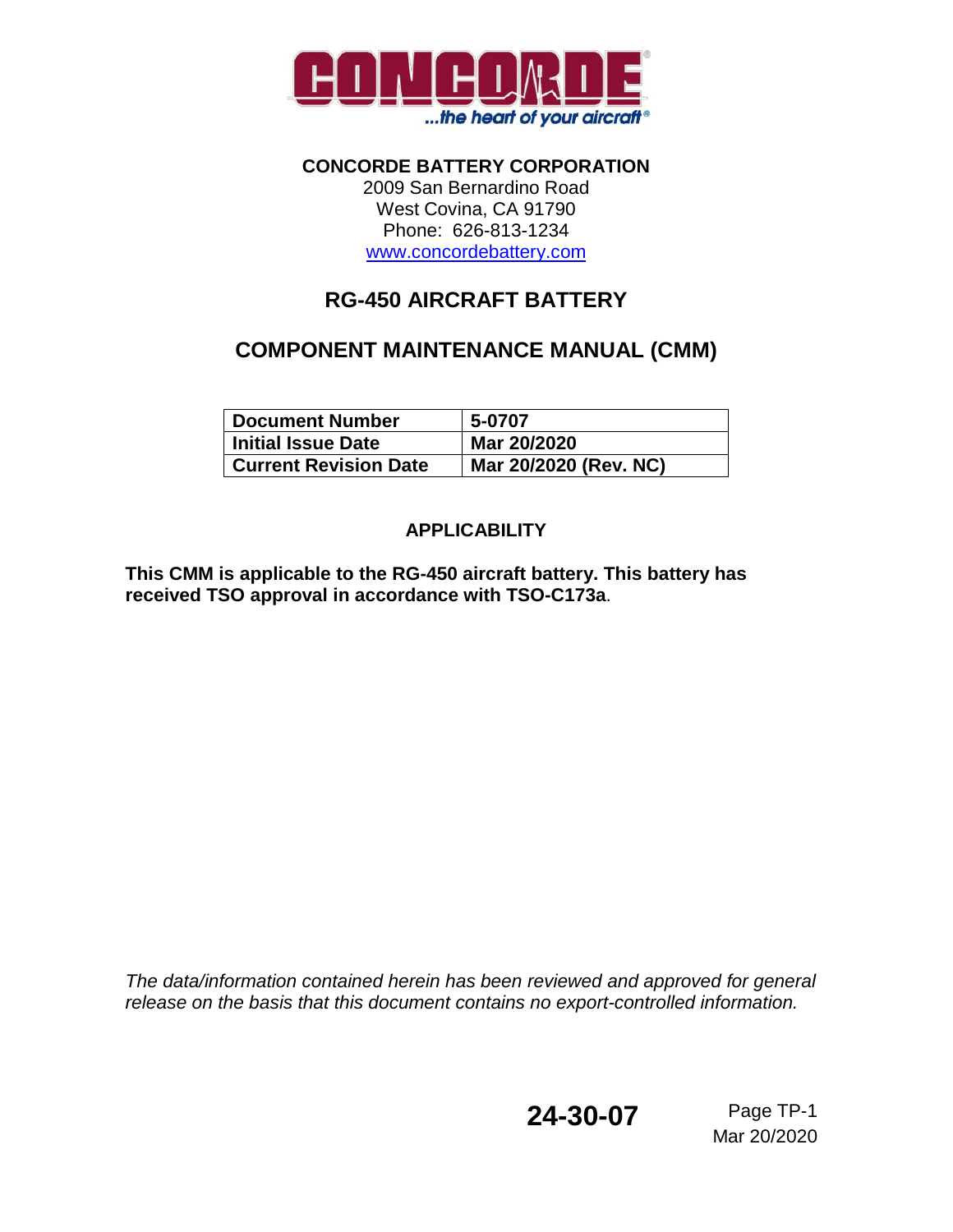### **RECORD OF REVISIONS**

| Revision No. | <b>Issue Date</b> | Date Inserted | Inserted By |
|--------------|-------------------|---------------|-------------|
| $NC$         | Mar 20/2020       |               |             |
|              |                   |               |             |
|              |                   |               |             |
|              |                   |               |             |
|              |                   |               |             |
|              |                   |               |             |
|              |                   |               |             |
|              |                   |               |             |
|              |                   |               |             |
|              |                   |               |             |
|              |                   |               |             |
|              |                   |               |             |
|              |                   |               |             |
|              |                   |               |             |
|              |                   |               |             |
|              |                   |               |             |

### **NOTES:**

**1. THE LATEST REVISION OF THIS CMM IS AVAILABLE FOR DOWNLOAD FROM CONCORDE'S WEBSITE IN PDF FORMAT. IF YOU ARE UNABLE TO ACCESS THE INTERNET, CONTACT CONCORDE AND A PRINTED COPY WILL BE SENT TO YOU (SEE FRONT PAGE OF THIS CMM FOR WEBSITE AND COMPANY CONTACT INFORMATION).**

**2. CHANGES FROM THE PREVIOUS REVISION WILL BE DENOTED BY A VERTICAL LINE IN THE LEFT MARGIN.**

### **RECORD OF TEMPORARY REVISIONS**

# **24-30-07** Page ROR-1

Mar 20/2020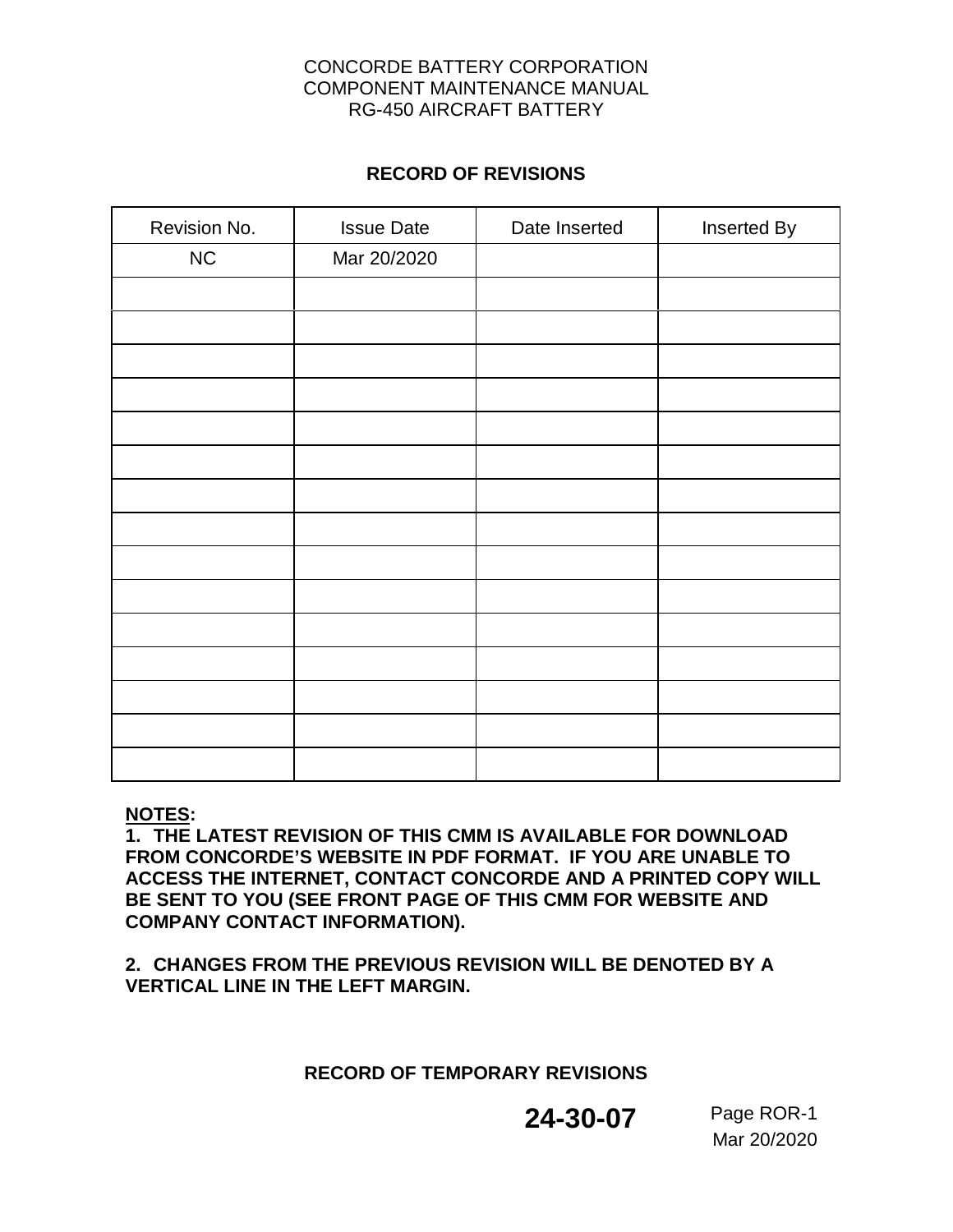| Temporary<br>Revision No. | Page<br>Number | <b>Issue Date</b> | By | Date<br>Removed | By |
|---------------------------|----------------|-------------------|----|-----------------|----|
|                           |                |                   |    |                 |    |
|                           |                |                   |    |                 |    |
|                           |                |                   |    |                 |    |
|                           |                |                   |    |                 |    |
|                           |                |                   |    |                 |    |
|                           |                |                   |    |                 |    |
|                           |                |                   |    |                 |    |
|                           |                |                   |    |                 |    |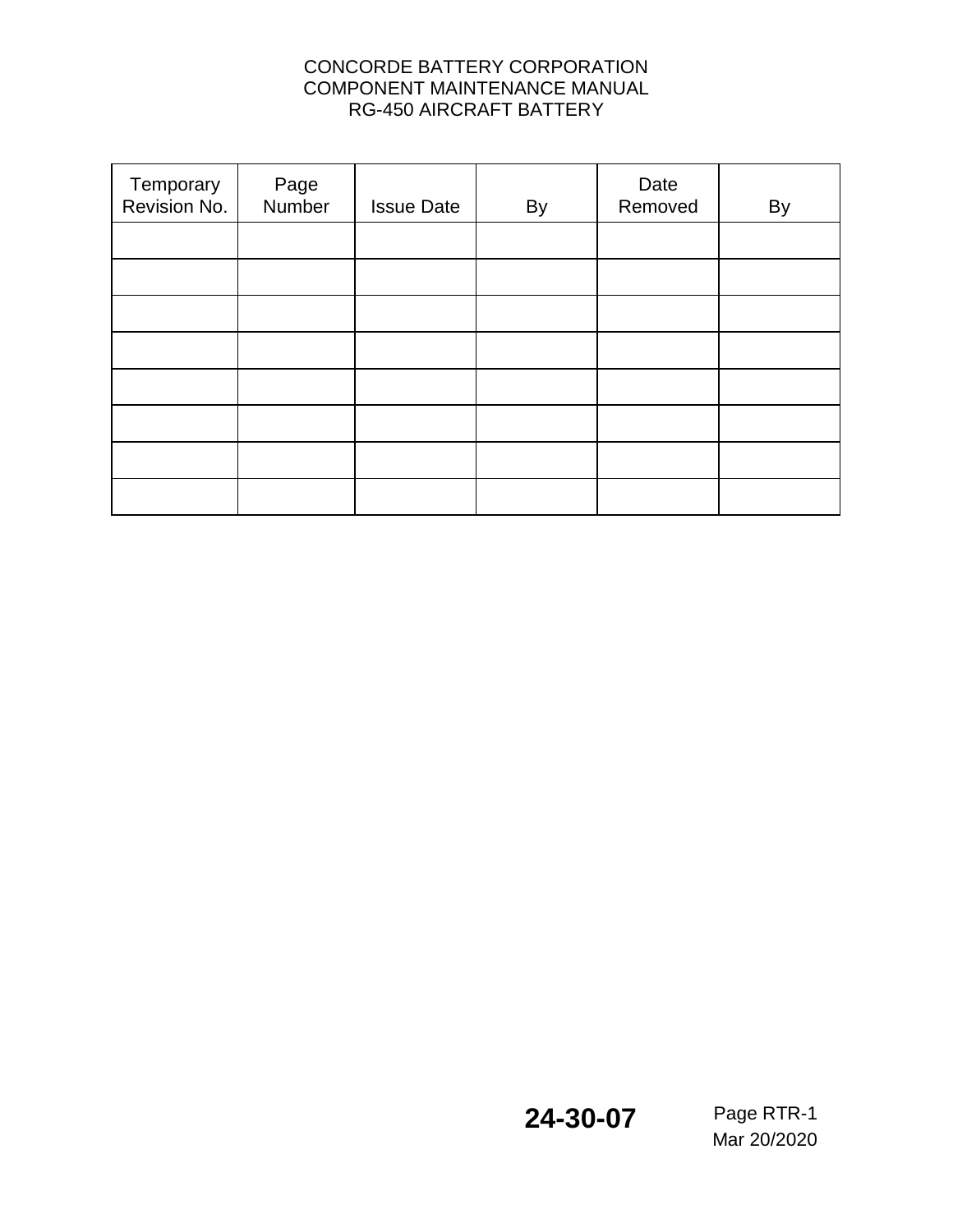# **SERVICE BULLETIN LIST**

| <b>SB NUMBER</b> | <b>DESCRIPTION</b> | <b>DATE ISSUED</b> |  |  |
|------------------|--------------------|--------------------|--|--|
|                  |                    |                    |  |  |
|                  |                    |                    |  |  |
|                  |                    |                    |  |  |
|                  |                    |                    |  |  |
|                  |                    |                    |  |  |
|                  |                    |                    |  |  |
|                  |                    |                    |  |  |
|                  |                    |                    |  |  |
|                  |                    |                    |  |  |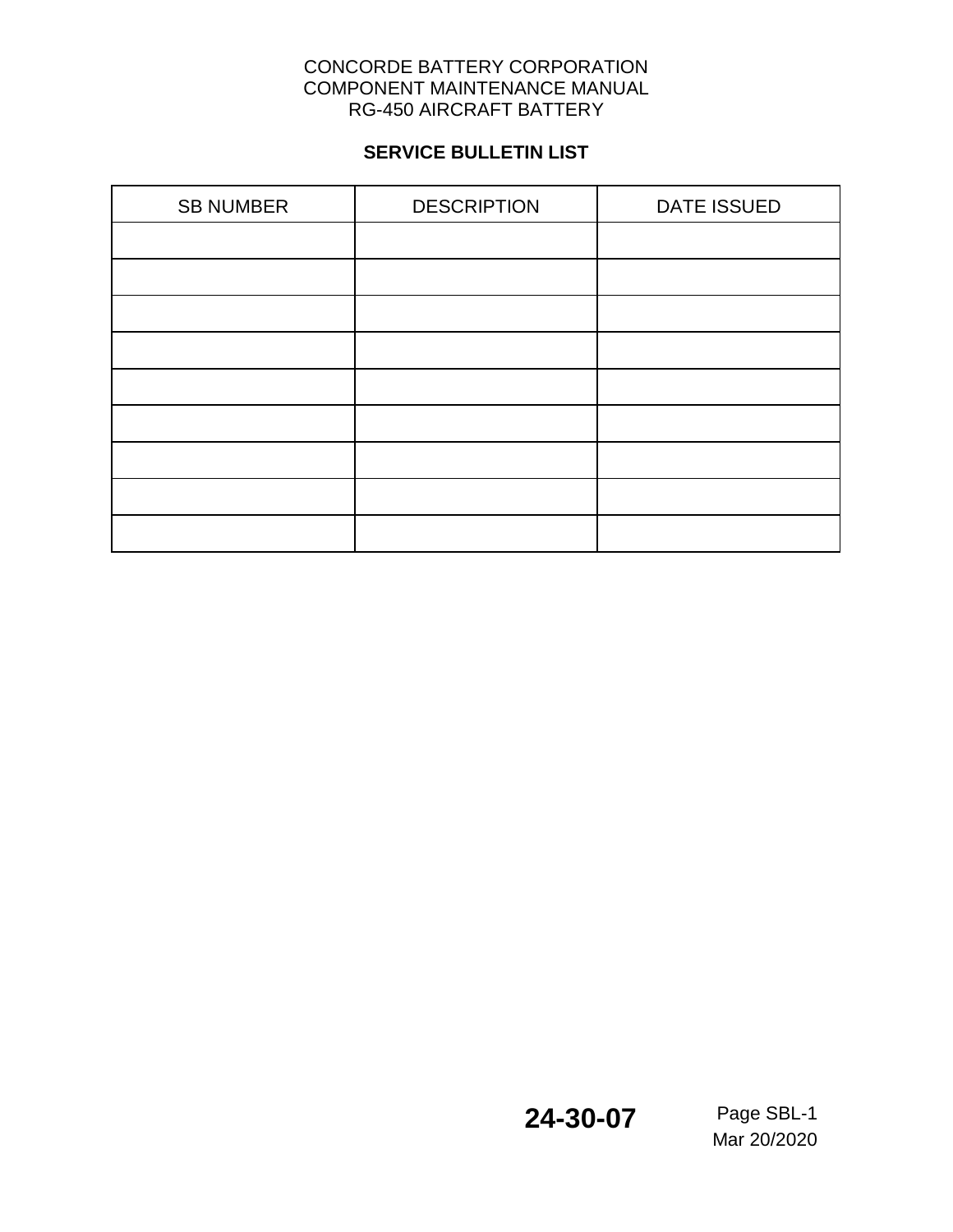# **LIST OF EFFECTIVE PAGES**

| <b>SUBJECT</b>                                        | PAGE(S)                     | <b>DATE OF</b><br><b>LATEST REVSION</b> |
|-------------------------------------------------------|-----------------------------|-----------------------------------------|
| <b>Title Page</b>                                     | $TP-1$                      | Mar 20/2020                             |
| <b>Record of Revisions</b>                            | ROR-1                       | Mar 20/2020                             |
| <b>Record of Temporary Revisions</b>                  | RTR-1                       | Mar 20/2020                             |
| <b>Service Bulletin List</b>                          | SBL-1                       | Mar 20/2020                             |
| List of Effective Pages                               | LOEP-1                      | Mar 20/2020                             |
| <b>Table of Contents</b>                              | TOC-1 and TOC-2             | Mar 20/2020                             |
| Introduction                                          | <b>INTRO-1 thru INTRO-3</b> | Mar 20/2020                             |
| <b>Description and Operation</b>                      | 1 thru $3$                  | Mar 20/2020                             |
| <b>Testing and Fault Isolation</b>                    | 101 thru 109                | Mar 20/2020                             |
| <b>Schematic and Wiring Diagrams</b>                  | 201                         | Mar 20/2020                             |
| Disassembly                                           | 301                         | Mar 20/2020                             |
| Cleaning                                              | 401                         | Mar 20/2020                             |
| Check                                                 | 501                         | Mar 20/2020                             |
| <b>Repair and Disposal</b>                            | 601                         | Mar 20/2020                             |
| Assembly                                              | 701                         | Mar 20/2020                             |
| <b>Fits and Clearances</b>                            | 801                         | Mar 20/2020                             |
| Special Tools, Fixtures, Equipment<br>and Consumables | 901                         | Mar 20/2020                             |
| Storage (Including Transportation)                    | 1501 thru 1505              | Mar 20/2020                             |
| Appendix A                                            | $A-1$                       | Mar 20/2020                             |
| Appendix B                                            | $B-2$                       | Mar 20/2020                             |
| Appendix C                                            | $C-1$                       | Mar 20/2020                             |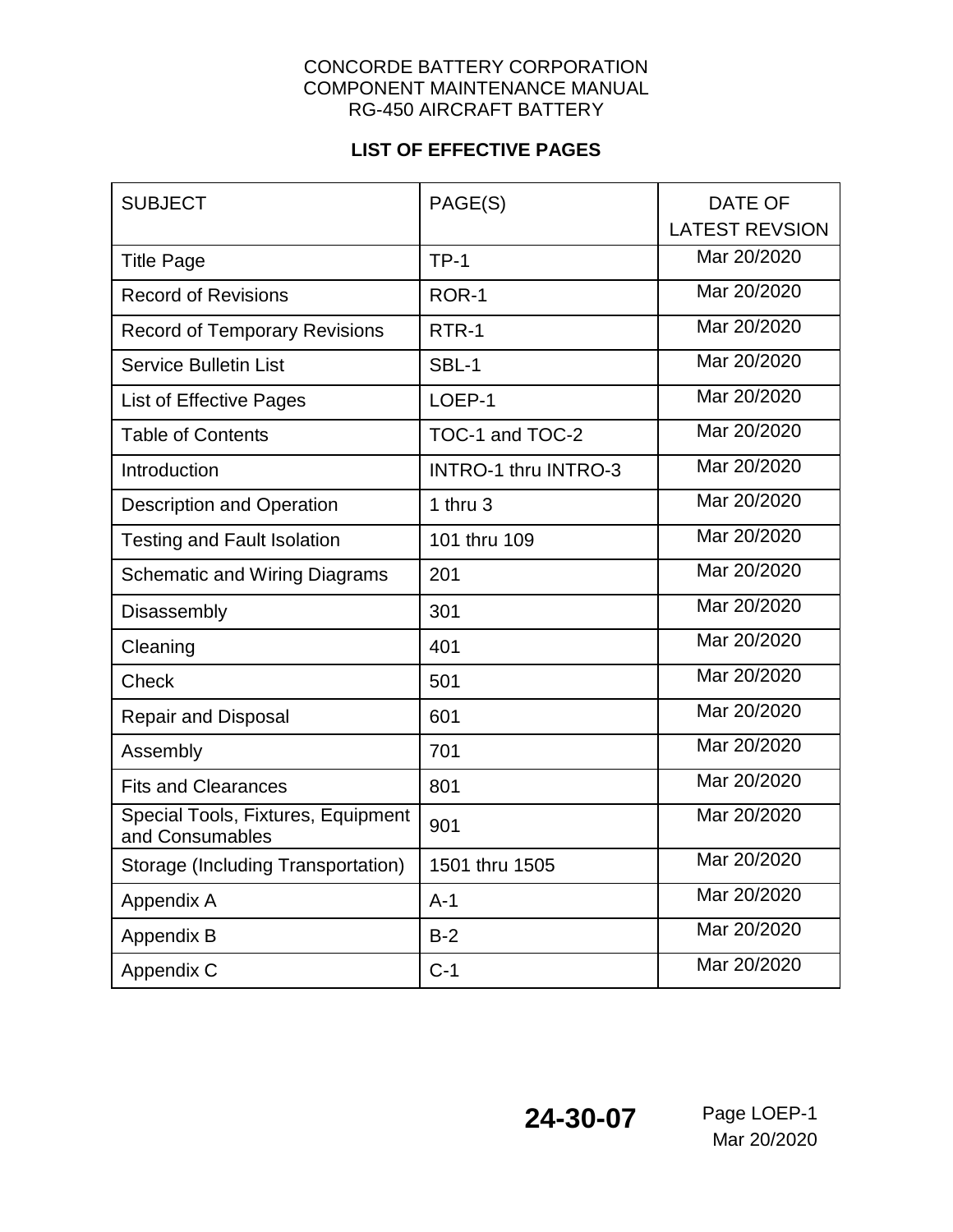# **TABLE OF CONTENTS**

| <b>SECTION</b>                                           | <b>PAGE</b>    |
|----------------------------------------------------------|----------------|
| <b>INTRODUCTION</b>                                      | <b>INTRO-1</b> |
| 1. Scope and Purpose                                     | INTRO-1        |
| 2. Application                                           | <b>INTRO-1</b> |
| 3. Definitions                                           | <b>INTRO-1</b> |
| 4. Safety Precautions                                    | <b>INTRO-2</b> |
| 5. Airworthiness Limitations                             | <b>INTRO-3</b> |
| 6. Deviations                                            | <b>INTRO-3</b> |
| 7. Personnel                                             | <b>INTRO-3</b> |
| 8. Shop Verification                                     | <b>INTRO-3</b> |
| DESCRIPTION AND OPERATION                                | 1              |
| 1. General                                               | 1              |
| 2. Characteristics of RG® Series Main Aircraft Batteries | $\overline{3}$ |
| <b>TEST AND FAULT ISOLATION</b>                          | 101            |
| 1. Capacity Testing to Verify Continued Airworthiness    | 101            |
| 2. Internally Mounted Components                         | 102            |
| 3. Testing Discharged Batteries                          | 102            |
| 4. Test Facilities                                       | 102            |
| 5. Tools, Fixtures, Equipment and Consumables            | 103            |
| 6. Test Set Up                                           | 103            |
| 7. Capacity Test Procedure                               | 105            |
| 8. Constant Potential Charge Procedure                   | 106            |
| 9. Conditioning Charge Procedure                         | 106            |
| 10. Deep Discharge Recovery Procedure                    | 107            |
| 11. Checking Temperature Sensors                         | 108            |
| 12. Fault Isolation Summary                              | 109            |
| <b>SCHEMATIC AND WIRING DIAGRAMS</b>                     | 201            |
| <b>DISASSEMBLY</b>                                       | 301            |
| <b>CLEANING</b>                                          | 401            |
| 1. General                                               | 401            |
| 2. Tools, Fixtures, Equipment and Consumables            | 401            |
| 3. External Cleaning                                     | 401            |
| 4. Internal Cleaning                                     | 401            |
| <b>CHECK</b>                                             | 501            |
| 1. General                                               | 501            |
| 2. Tools, Fixtures, Equipment and Consumables            | 501            |
| 3. External Checking                                     | 501            |
| 4. Internal Checking                                     | 501            |
| REPAIR AND DISPOSAL                                      | 601            |
| <b>ASSEMBLY</b>                                          | 701            |
| FITS AND CLEARANCES                                      | 801            |

**24-30-07** Page TOC-1

Mar 20/2020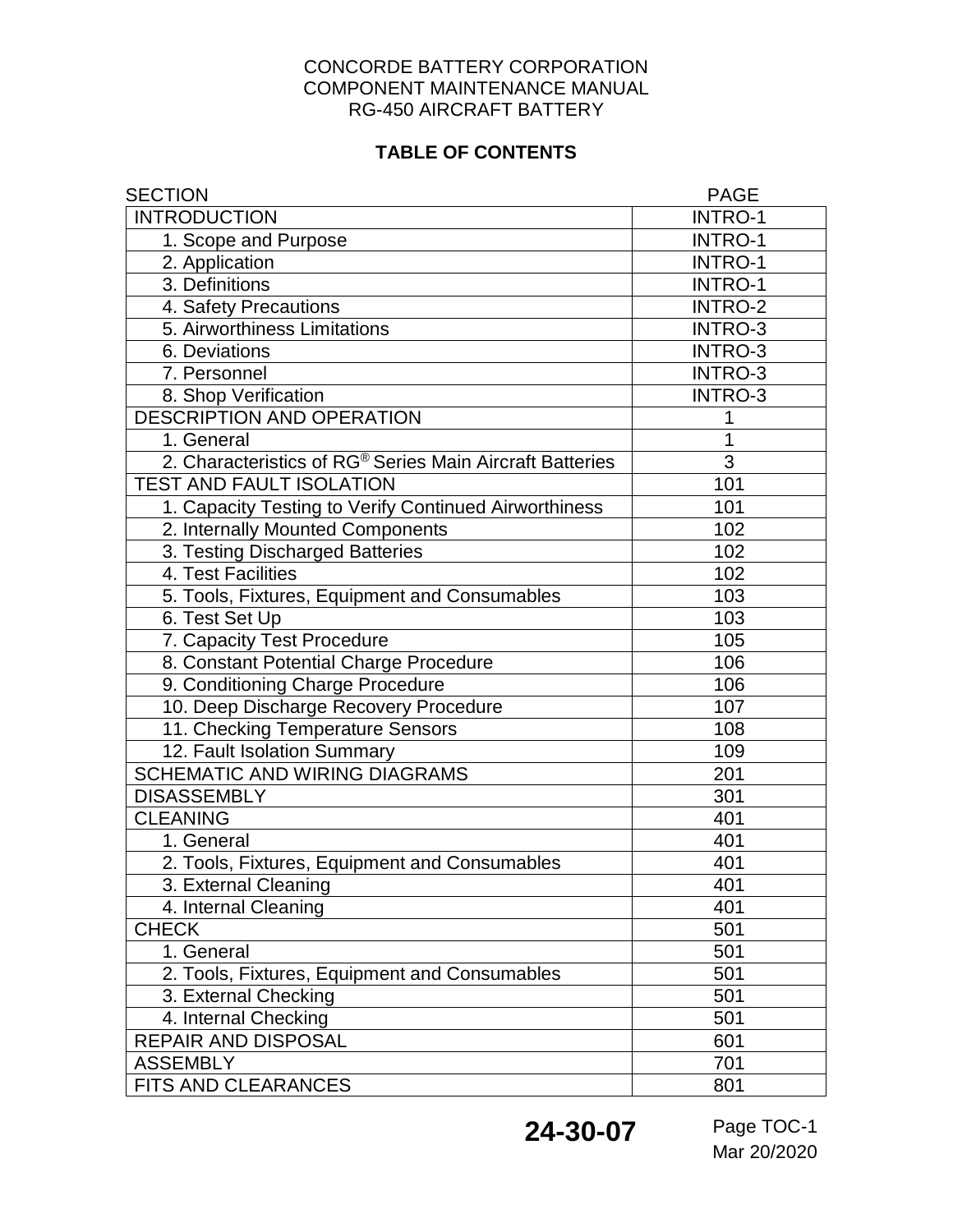| SPECIAL TOOLS, FIXTURES, EQUIPMENT AND        | 901                   |
|-----------------------------------------------|-----------------------|
| <b>CONSUMABLES</b>                            |                       |
| 1. Tools                                      | 901                   |
| 2. Fixtures                                   | 901                   |
| 3. Equipment                                  | 901                   |
| 4. Consumables                                | 901                   |
| <b>ILLUSTRATED PARTS LIST</b>                 | <b>NOT APPLICABLE</b> |
| <b>SPECIAL PROCEDURES</b>                     | <b>NOT APPLICABLE</b> |
| <b>REMOVAL</b>                                | <b>NOT APPLICABLE</b> |
| <b>INSTALLATION</b>                           | <b>NOT APPLICABLE</b> |
| <b>SERVICING</b>                              | <b>NOT APPLICABLE</b> |
| STORAGE (INCLUDING TRANSPORTATION)            | 1501                  |
| 1. Storage Conditions                         | 1501                  |
| 2. Storage Facilities                         | 1501                  |
| 3. Tools, Fixtures, Equipment and Consumables | 1501                  |
| 4. Test Set Up                                | 1501                  |
| 5. Preparation for Installation               | 1501                  |
| 6. Constant Potential Charge Procedure        | 1502                  |
| 7. Capacity Test Procedure                    | 1502                  |
| 8. Conditioning Charge Procedure              | 1503                  |
| 9. Deep Discharge Recovery Procedure          | 1504                  |
| 10. Transportation                            | 1505                  |
| APPENDIX A - BATTERY MAINTENANCE LOG          | $A-1$                 |
| APPENDIX B - FLOWCHART FOR PREPARING A        | $B-1$                 |
| <b>BATTERY FOR INSTALLATION</b>               |                       |
| APPENDIX C - FLOWCHART FOR CAPACITY TESTING   | $C-1$                 |

### **LIST OF FIGURES**

| <b>FIGURE</b>                                       |     |
|-----------------------------------------------------|-----|
| Figure 101. Test Set Up for RG-450 Aircraft Battery | 104 |

### **LIST OF TABLES**

| TABLE                                                          | Page |
|----------------------------------------------------------------|------|
| Table 101. List of Test Equipment                              | 104  |
| Table 102. List of Mating Connectors                           | 104  |
| Table 103. Resistance of Temperature Sensor Versus Temperature | 109  |
| Table 901. List of Test Equipment                              | 901  |
| Table 902. List of Mating Connectors                           | 901  |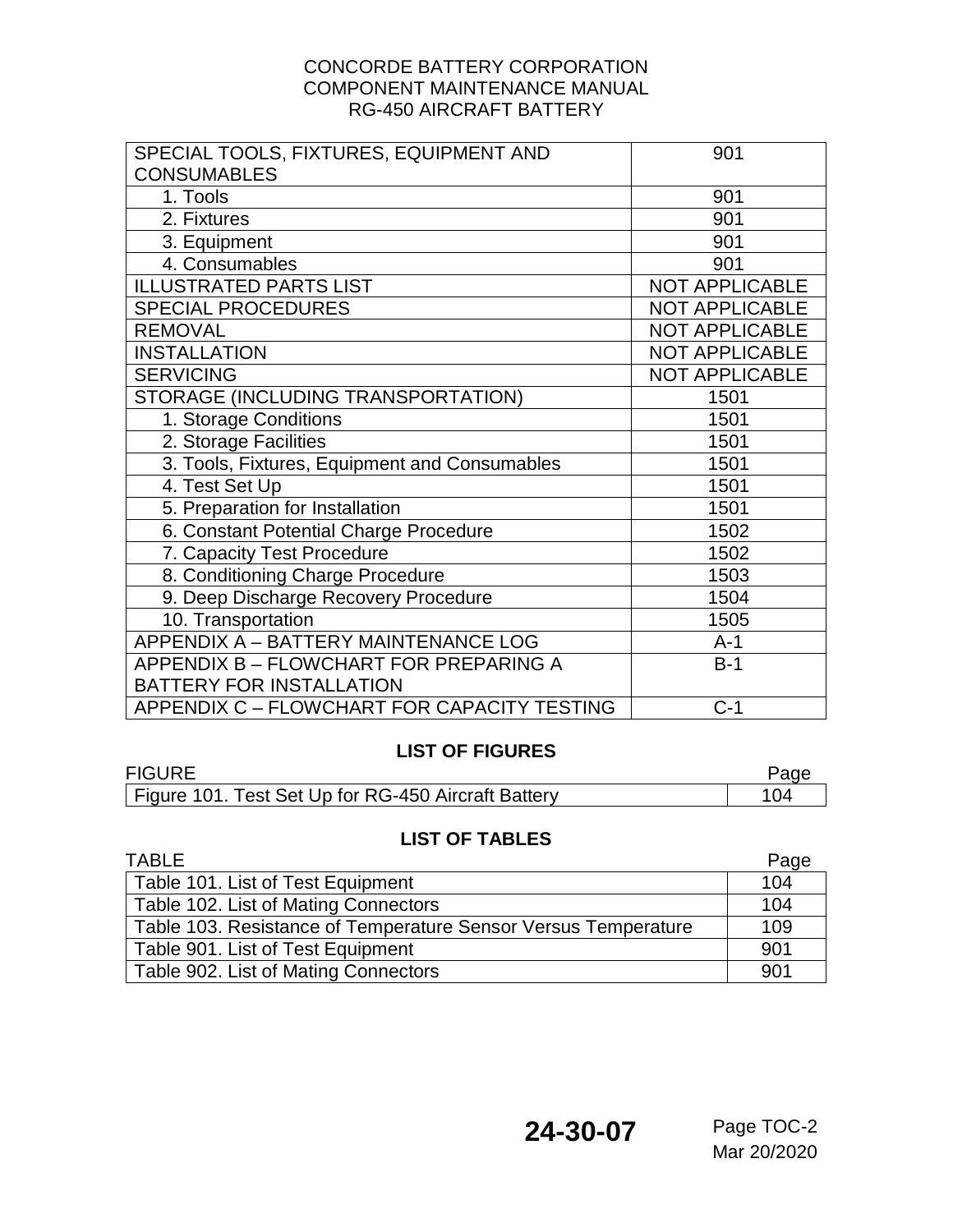### **INTRODUCTION**

- 1. Scope and Purpose
	- A. This Component Maintenance Manual (CMM) has been prepared in accordance with Air Transportation of America (ATA) Specification 100. It provides instructions for proper storage, servicing, replacement, repair, and disposal of the RG-450 valve regulated lead-acid main aircraft batteries manufactured by Concorde Battery Corporation.
- 2. Application
	- A. The battery covered by this CMM is designed for engine starting applications and may also be used as an emergency power supply.
	- B. The battery covered by this CMM has no field-replaceable components.
- 3. Definitions
	- A. Valve Regulated Lead-Acid (VRLA) battery A lead-acid battery in which the internal pressure is regulated by a pressure relief valve and pressure build-up is minimized by internal recombination of gases formed during the charging process. A VRLA battery requires no maintenance of the liquid level which is necessary in some types of flooded lead-acid batteries.
	- B. Valve Regulated Sealed Lead-Acid (VRSLA) battery An alternate terminology for a VRLA battery (see definition above).
	- C. Rated C1 capacity The rated capacity, expressed in Ampere-hours (Ah), obtained from a fully charged battery when discharged at the C1 rate to the specified end point voltage at a temperature of 21 - 25EC (70 - 77EF).
	- D. C1 rate The rate, in amperes, equal to the battery's rated C1 capacity. For the RG-450 aircraft battery, the C1 rating is 40Ah so the C1 rate is 40 amperes.
	- E. Nominal Voltage The nominal cell voltage (2 volts for a lead-acid cell) multiplied by the number of cells in series within the battery. The RG-450 aircraft battery has 12 cells so the nominal voltage is  $2 \times 12 = 24$  volts.
	- F. Open Circuit Voltage (OCV) The voltage of the battery at rest (no charging or discharging current present). A stable OCV requires a rest of at least four hours.
	- G. End Point Voltage (EPV) The voltage at which the discharge current is terminated when measuring battery capacity. Sometimes called cutoff voltage or voltage end point. Unless otherwise stated, the EPV is equal to 20.0 volts.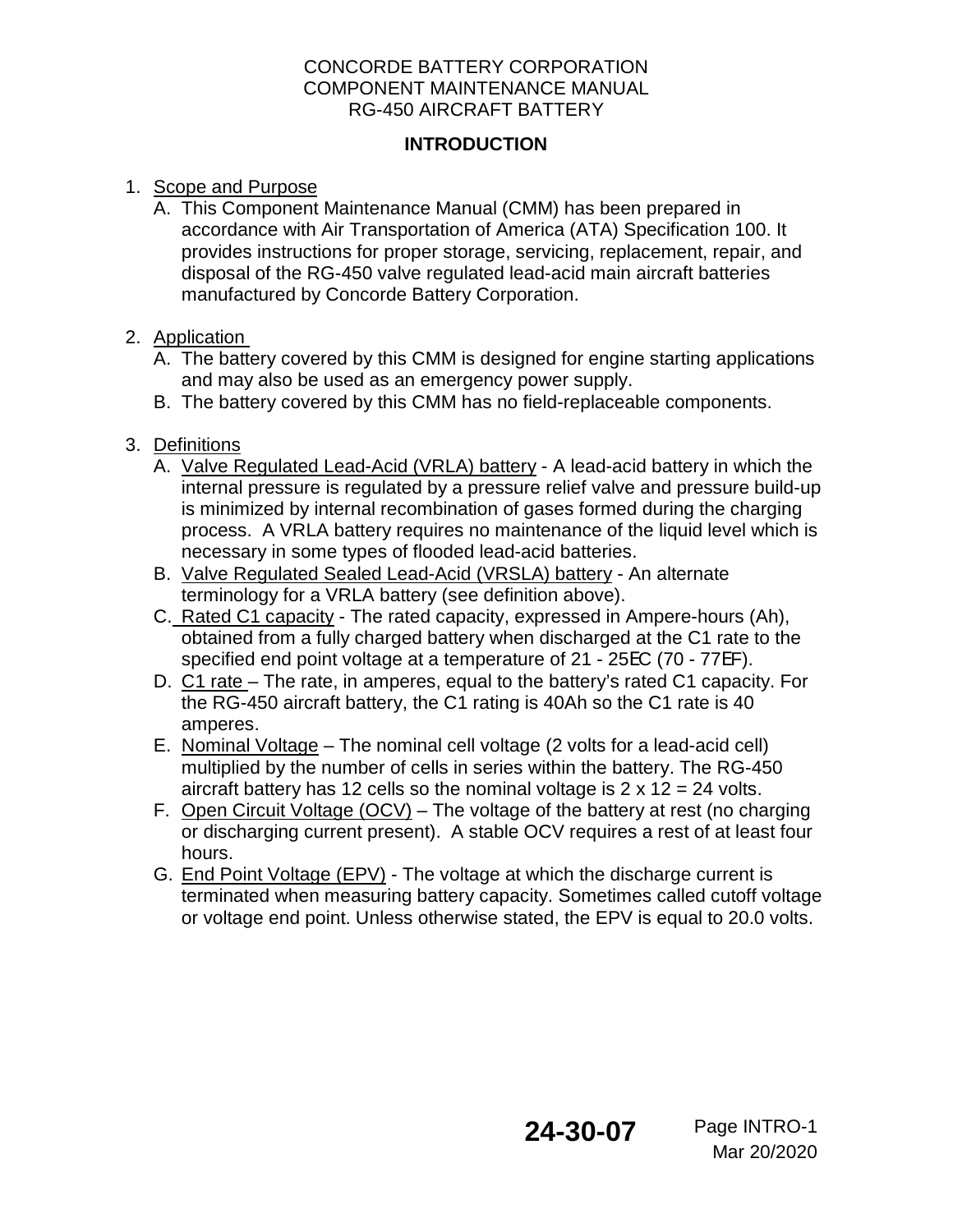- 4. Safety Precautions
	- A. **WARNING: LOW CAPACITY HAZARD.** Aircraft batteries are certified to have a certain minimum capacity for emergency operations in the event of an electrical generator system failure. Never use a battery that has less than 80% of rated capacity and never "jump start" an aircraft that has a "dead" or discharged battery.
	- B. **WARNING: ELECTRIC BURN HAZARD.** Lead-acid batteries are capable of delivering high currents if the terminals are shorted. The resulting heat can cause severe burns and is a potential fire hazard. Take the following precautions:
		- Do not place tools or metal objects across battery terminals.
		- Do not wear conductive rings, belt buckles, watches or other jewelry when servicing batteries.
		- Wear insulated gloves and use insulated tools when servicing batteries.
		- Install battery terminal protectors whenever the battery is not connected in the aircraft or to the test equipment.
	- C. **WARNING: DANGER OF EXPLODING BATTERIES.** Lead-acid batteries can produce explosive mixtures of hydrogen and oxygen while on charge or discharge, which can explode if ignited. Take the following precautions:
		- Never install batteries in an airtight or sealed enclosure and make sure installation is adequately ventilated
		- Do not smoke, use an open flame, or cause sparking near a battery.
		- Wear proper eye and face protection when servicing batteries.
		- Make sure work area is well ventilated.
		- Do not constant current charge a battery when installed in an aircraft.
		- Connect cables securely to the battery terminals to avoid arcing.
	- D. **WARNING: DANGER OF CHEMICAL BURNS.** Lead-acid batteries contain sulfuric acid which can cause severe burns to body tissue**.** Take the following precautions:
		- Never remove or damage vent valves.
		- Avoid contact of the electrolyte with skin, eyes or clothing.
		- Do not touch eyes after touching battery.
		- In the event of acid in the eyes, flush thoroughly with clean cool water for several minutes and get professional medical attention immediately.
		- Refer to battery SDS for additional information.

E. **CAUTION: DANGER OF EQUIPMENT DAMAGE**. Batteries and mating contacts may overheat or sustain arc damage due to improper connections. Take the following precautions:

- Ensure quick disconnect plugs are fully mated and screw terminals are properly torqued. Be aware that loose connections can cause severe overheating of the battery terminals and mating contacts/cables which may damage surrounding equipment and airframe.
- **•** Ensure the aircraft battery switch or the charger/analyzer is in the "OFF" position before connecting or disconnecting the battery. This practice will prevent damage due to arcing between the terminals and mating contacts.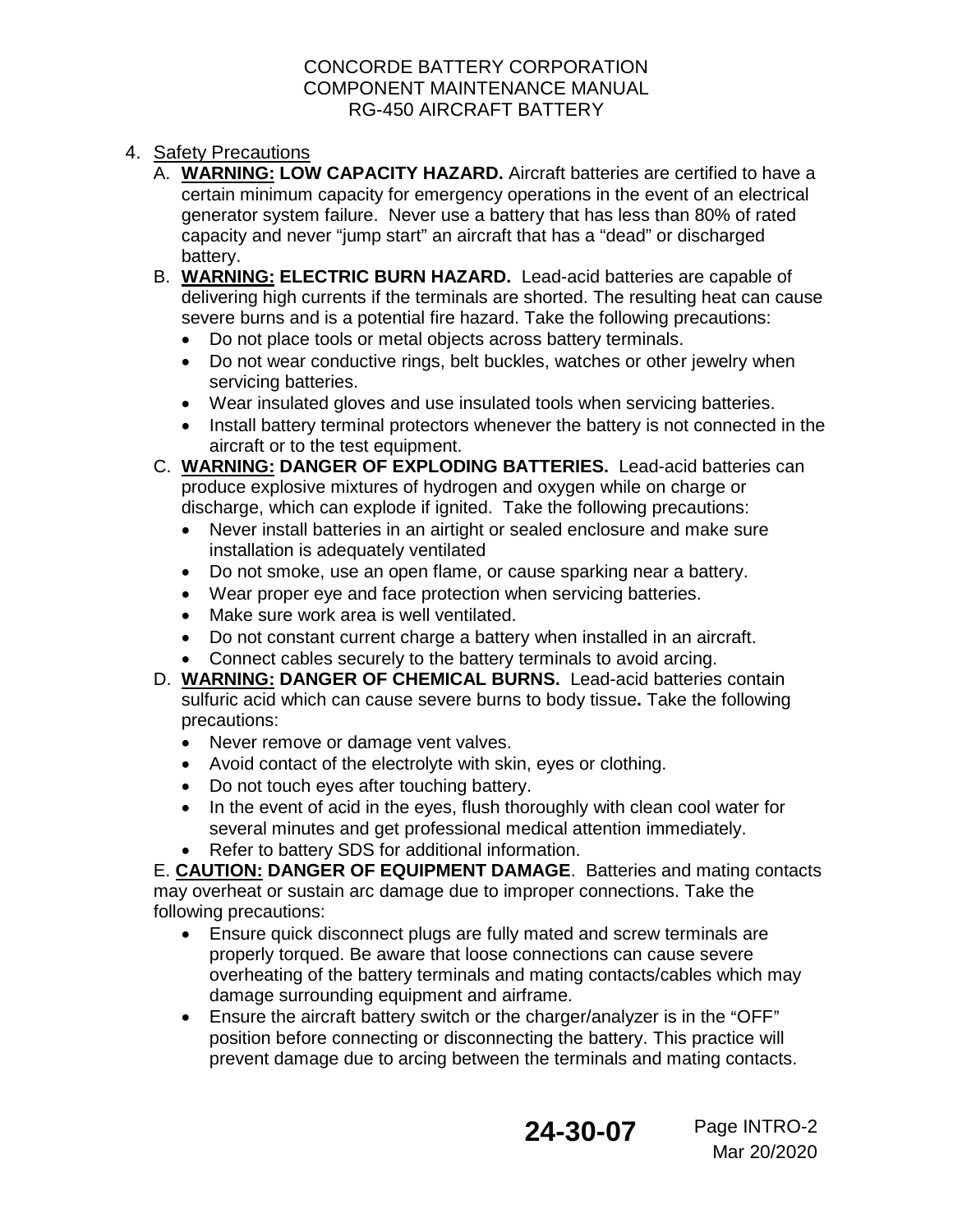- 5. Airworthiness Limitations
	- A. The RG-450 aircraft battery is authorized by the FAA in accordance with TSO-C173a and the following limitation applies: "This article meets the minimum performance and quality control standards required by a technical standard order (TSO). Installation of this article requires separate approval."

### 6. Deviations

A. None.

## 7 Personnel

A. Only personnel authorized by the cognizant aviation authority are permitted to service Concorde aircraft batteries. For aircraft registered in the USA, 14CFR Part 43.3 applies.

## 8. Shop Verification

- A. The following sections of this CMM were verified by actual performance:
	- Testing and Fault Isolation verified 3/18/20.
	- Disassembly not applicable.
	- Assembly not applicable.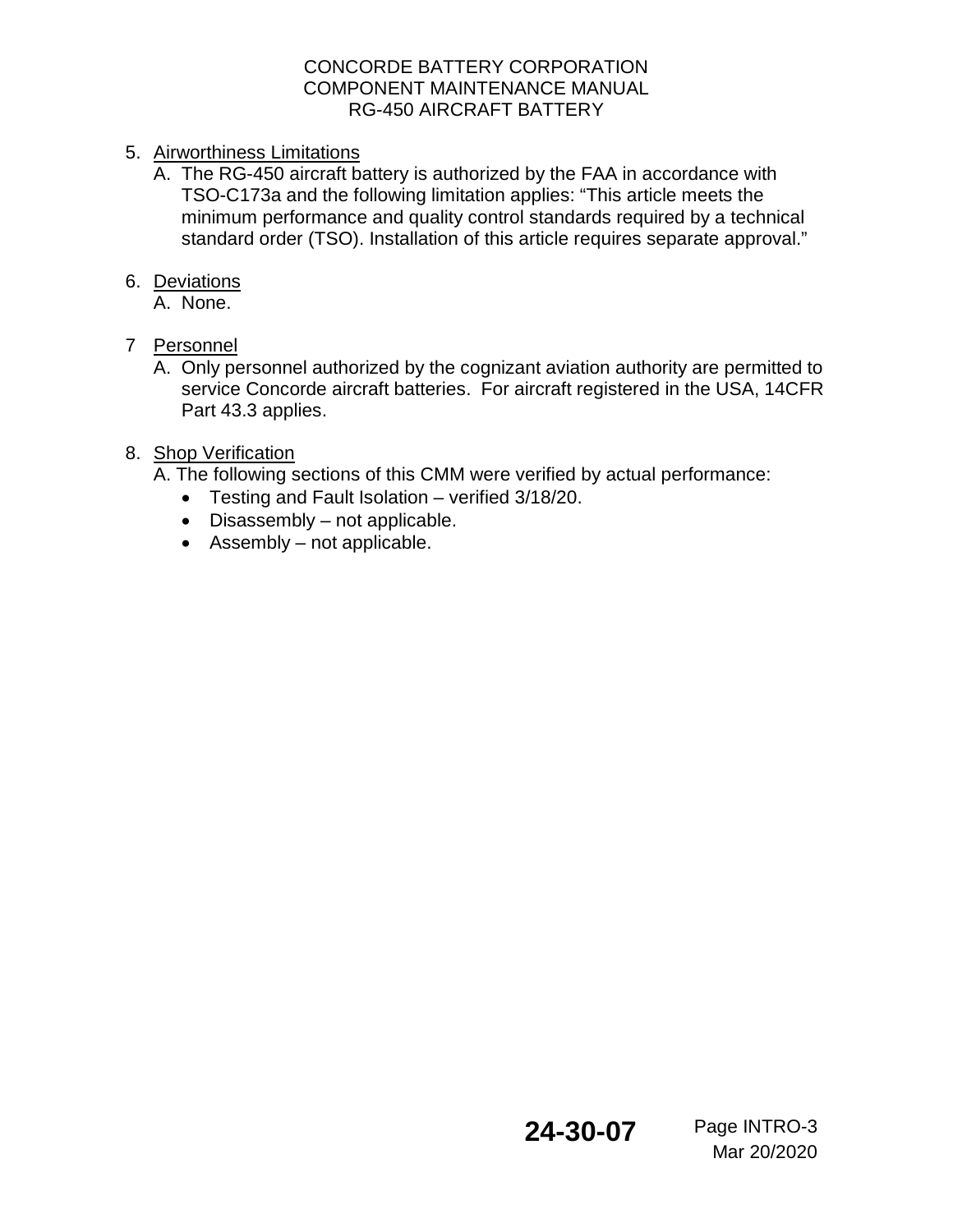### CONCORDE BATTERY CORPORATION COMPONENT MAINTENANCE MANUAL RG-450 AIRCRAFT BATTERY **DESCRIPTION AND OPERATION**

## 1. General

## A. Cell Construction:

Concorde aircraft batteries are valve-regulated, recombinant gas, absorbed electrolyte, lead acid batteries. The cells are sealed with a pressure relief valve that opens when the internal pressure exceeds the valve's relief pressure, then re-closes. The positive and negative plates are sandwiched between layers of glass mat consisting of glass micro fibers of varying length and diameter. This blend features superior wicking characteristics and promotes maximum retention of the electrolyte. Electrolyte is absorbed and held in place by the capillary action between the fluid and the absorptive glass mat (AGM) fibers. By design, the AGM separator is only about 90-95% saturated with electrolyte. The void space provides the channels by which oxygen travels from the positive to the negative plates during charging. When the oxygen gas reaches the negative plate, it reacts with lead to form lead oxide and water. This reaction at the negative plate suppresses the generation of hydrogen that otherwise would come off the negative plate. In this manner, virtually all of the gas is recombined inside the cell, eliminating the need to add water, resulting in "maintenance free" operation.

B. Grids and Plates:

Each cell of a storage battery has positive and negative plates arranged alternately, insulated from each other by separators. Each plate consists of a framework, called the grid, and a lead paste compound called active material. The grid is cast from a lead alloy. A heavy outside frame adds strength to the plate for good vibration and shock durability. The small horizontal and vertical wires support the active material. These wires also act as conductors for the current. The lead paste compound (active material) is applied to the grid in much the same manner as plaster is applied to a lath wall. A different paste formula is used for the positive and negative plates.

C. Plate Groups:

Plate groups are made by joining a number of similar plates to a common terminal post by means of a plate strap. The capacity of a battery is determined by the number and size of plates in a group. Each plate is made with a lug at the top which is fused to the strap. A positive group consists of a number of positive plates connected to a plate strap and a negative group consists of a number of negative plates connected in the same manner. The two groups meshed together with separators between the positive and negative plates constitute a cell element.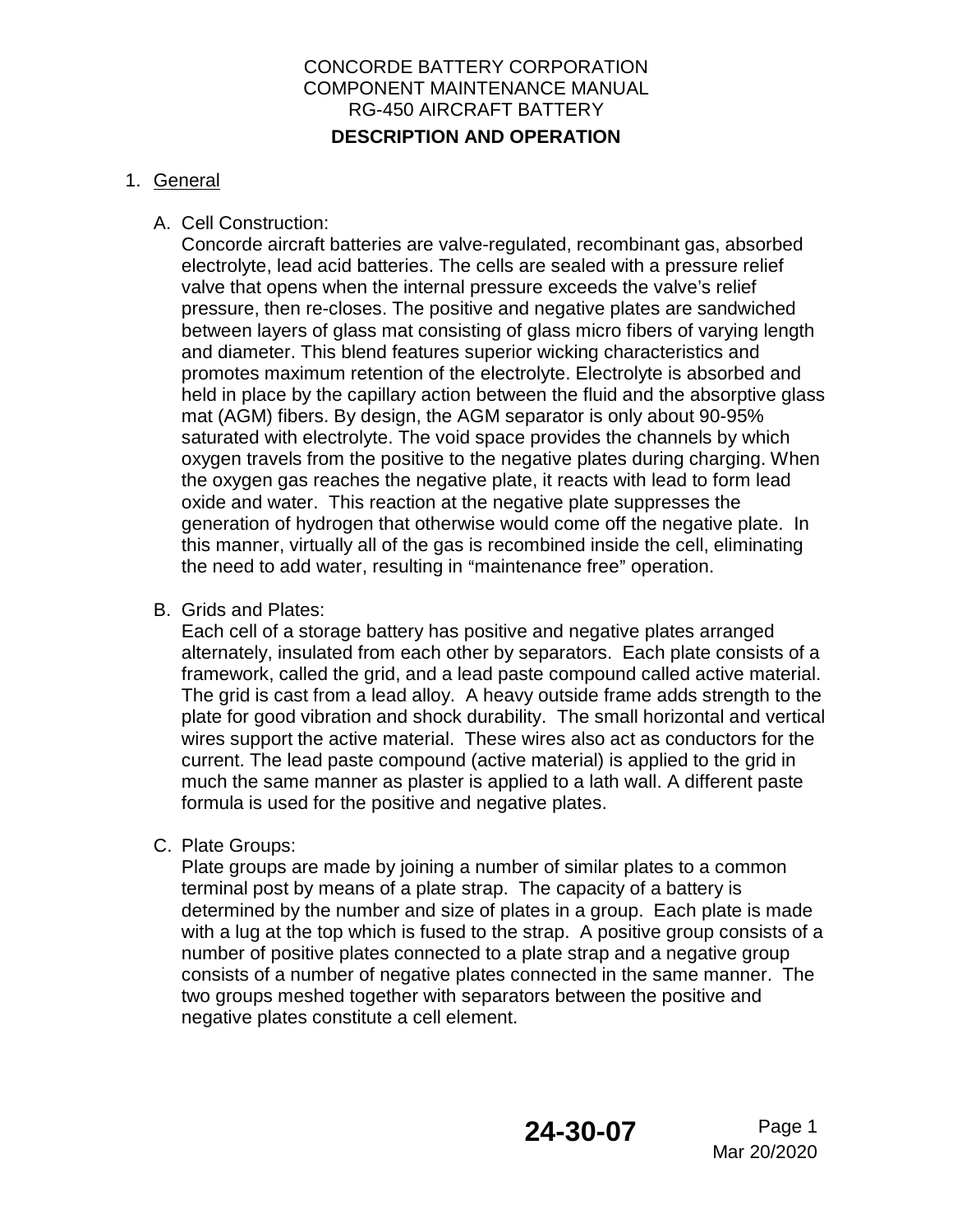D. Separators:

The main separator material is made of glass microfibers and is commonly called absorptive glass mat (AGM). This material is extremely porous so it retains a high volume of electrolyte and provides a minimum of resistance to the ions passing through it. It is also highly wettable and resists chemical attack from the electrolyte. The AGM is wrapped around the positive plates to insulate them from the negative plates. An extra layer of micro porous polyethylene surrounds the AGM layer to impart extra puncture resistance and improve battery durability. This dual AGM/polyethylene separator system is a unique feature of Concorde's RG® Series batteries.

E. Cell Containers:

After the cell elements are assembled, they are placed in a container made of plastic. The plastic used is selected for its high resistance to sulfuric acid, low gas permeability and high impact strength. In many battery models, the container is comprised of a monoblock that houses multiple cells in a single container (for example, 4, 6 and 12 cell monoblocks are common).

F. Cell Covers:

The assembled cell or monoblock has a cover made of plastic material similar to that of the cell container. The cell or monoblock cover has holes through which the terminal posts extend and it also includes the pressure relief valve(s). The cover is permanently sealed to the cell or monoblock container after the plate groups are installed.

G. Electrolyte:

The assembled cell or monoblock contains an electrolyte consisting of a mixture of sulfuric acid and water. The electrolyte is absorbed within the pores of the plates and AGM separator. Unlike flooded (vented) cells there is no "free" electrolyte under normal conditions. Therefore, the battery is classified as nonspillable. During charge, some electrolyte may be expelled from the plate and AGM separator. When charging is stopped, any expelled electrolyte will get reabsorbed into the plates and AGM separator.

H. Theory of Operation:

An electrochemical reaction takes place at each plate when a battery is being charged or discharged, as represented by the following equation:

> Discharge → **Example + Charge PbO2 + Pb + 2H2 SO4 2PbSO4 + 2H2O**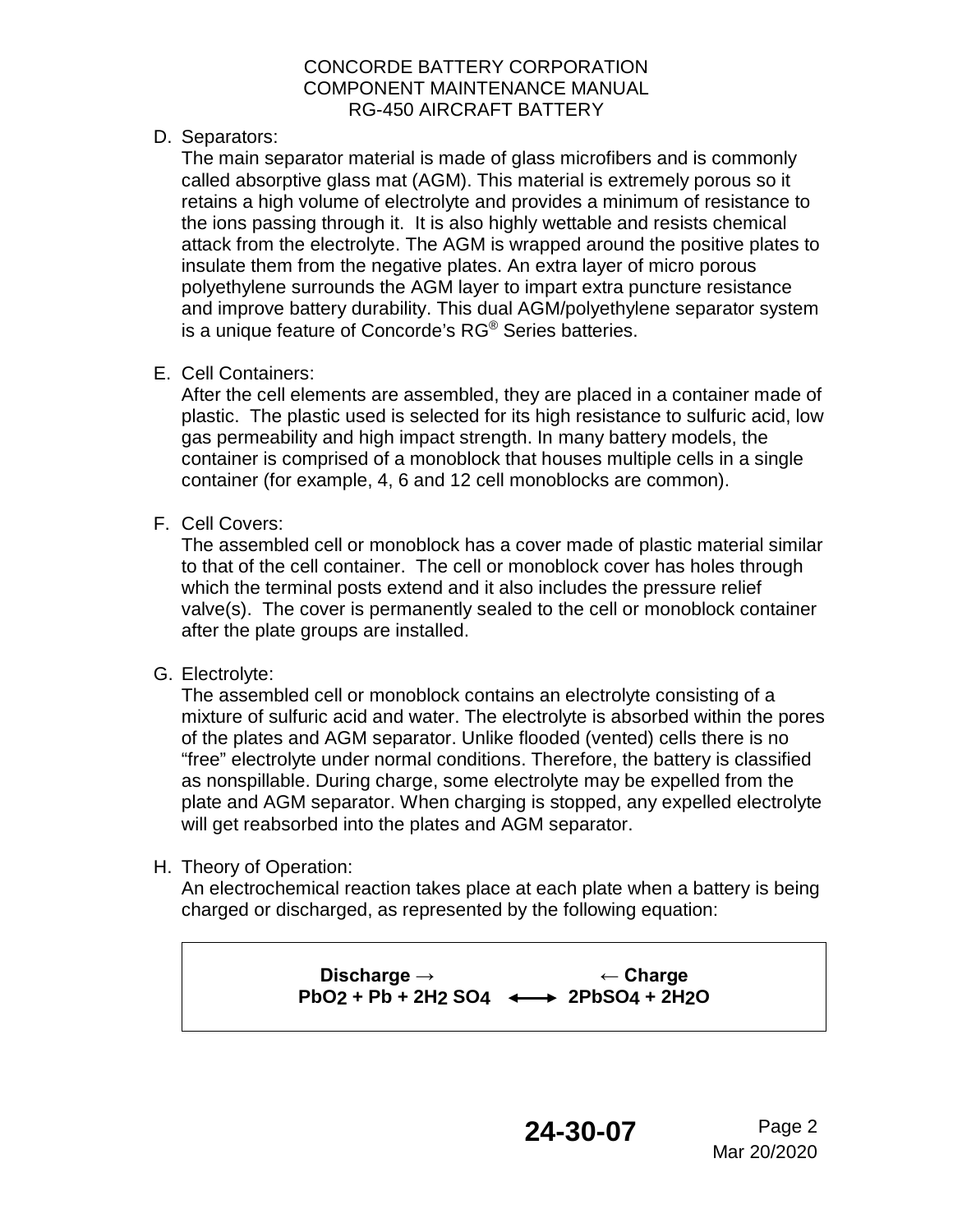On discharge, lead dioxide (PbO2) of the positive electrode and sponge lead (Pb) of the negative electrode are both converted to lead sulfate (PbSO4) freeing two electrons. On charge, the lead sulfate in the positive electrode is converted to lead dioxide (PbO2) (with oxygen evolution on charge) and the lead sulfate in the negative electrode is converted to sponge lead (with hydrogen evolution on charge). The electrolyte, sulfuric acid (H2SO4), is an active component in the reaction at both electrodes.

When flooded (vented) batteries are on charge, the oxygen generated at the positive plates escapes from the cell. Concurrently, at the negative plates, hydrogen is generated from water and escapes from the cell. The overall result is the gassing of the cells and water loss. Therefore, flooded cells require periodic water replenishment.

### **CAUTION: DO NOT REMOVE THE PRESSURE RELIEF VALVES ON AN RG® BATTERY AND DO NOT ADD WATER OR ELECTROLYTE. THE RECOMBINANT GAS DESIGN ELIMINATES THE NEED TO REPLENISH WATER AND ELECTROLYTE. REMOVING THE PRESSURE RELIEF VALVE VOIDS THE WARRANTY.**

When valve regulated batteries are on charge, oxygen combines chemically with the lead at the negative plates in the presence of sulfuric acid to form lead sulfate and water. This oxygen recombination suppresses the generation of hydrogen at the negative plates. Overall, there is minimal water loss during charging. A very small quantity of water may be lost as a result of self-discharge reactions. However, such loss is so small that no provision need be made for water replenishment. The battery cells have a pressure relief safety valve that may vent if the battery is overcharged.

- 2. Characteristics of the RG-450 Aircraft Battery
	- A. The RG-450 aircraft battery consists of 12 VRLA cells connected in series to make a nominal 24VDC battery. The cells are contained in a metallic outer container equipped with an MS3509 Style 1 electrical receptacle for mating to the aircraft. The battery contains two internal temperature sensors to allow sensing of the battery temperature via a separate electrical receptacle.
	- B. Technical characteristics of the RG-450 aircraft battery are detailed on Concorde's website (see front page of this CMM).
	- C. If internet access is not available, contact Concorde for assistance (see front page of this CMM).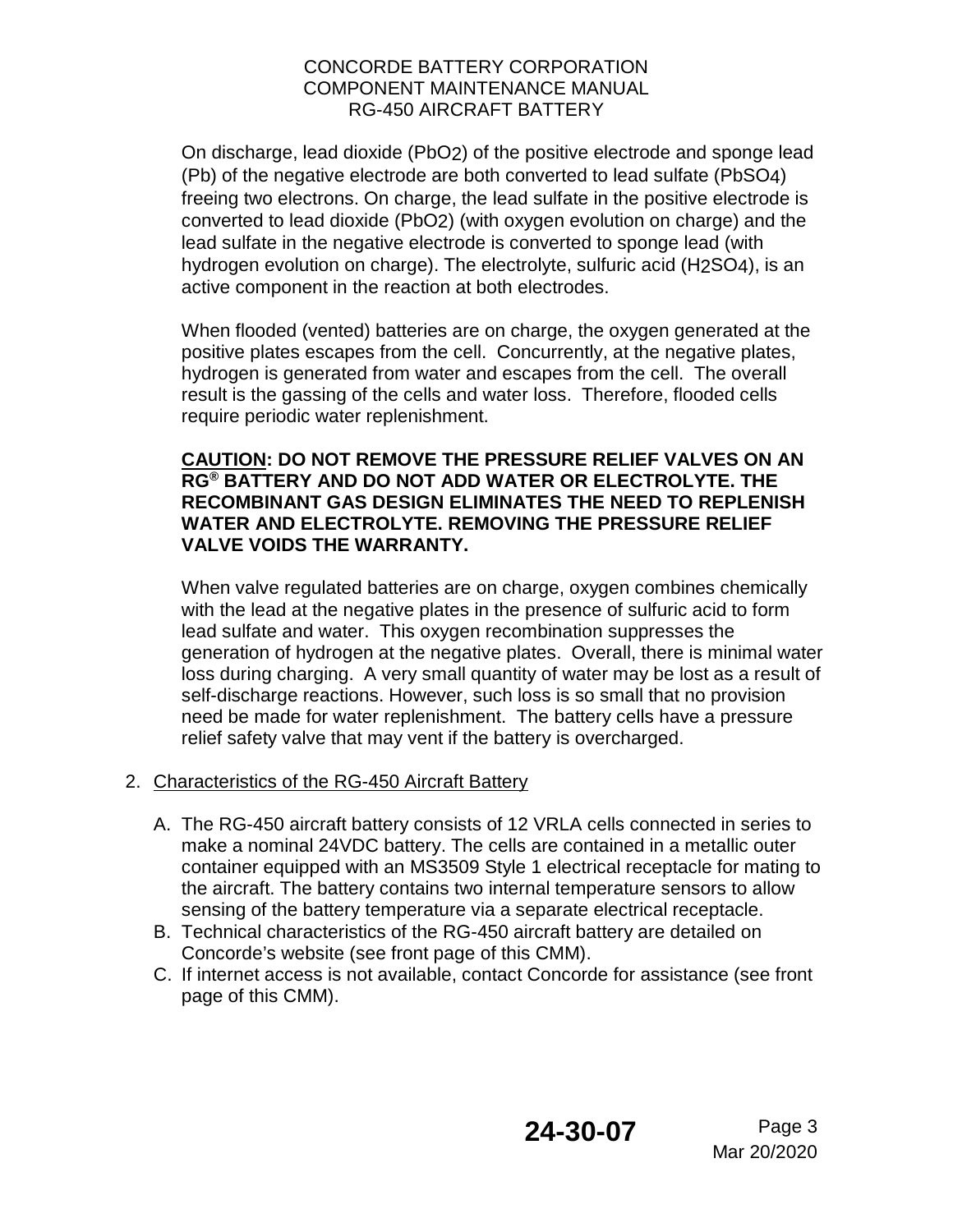### **TESTING AND FAULT ISOLATION**

- 1. Capacity Testing to Verify Continued Airworthiness
	- A. Batteries Used to Start Main Turbine Engines:
		- 1. Operating less than 1000 hours per year.
			- a. Initial check at 12 months after initial installation  $(\pm 1 \text{ month})$ .
			- b. As long as the capacity is above 90%, subsequent capacity checks every 6 months in service  $(\pm 1 \text{ month})$ .
			- c. If the capacity is 90% or below and not less than 85%, subsequent checks every 3 months in service  $(\pm 1 \text{ month})$ .
			- d. If the capacity is less than 85%, remove battery from service.
		- 2. Operating 1000 hours per year or more:
			- a. Initial check at 1000 hours after initial installation  $(± 100$  hours).
			- b. As long as the capacity is above 90%, subsequent capacity checks every 500 hours in service  $(\pm 100$  hours).
			- c. If the capacity is 90% or below and not less than 85%, subsequent checks every 250 hours in service  $(\pm 100$  hours).
			- d. If the capacity is less than 85%, remove battery from service.
	- B. Batteries Not Used to Start Main Turbine Engines:
		- 1. Operating less than 1000 hours per year:
			- a. Initial check at 12 months after initial installation  $(\pm 1 \text{ month})$ .
			- b. As long as the capacity is above 90%, subsequent capacity checks every 12 months in service  $(\pm 1 \text{ month})$ .
			- c. If the capacity is 90% or below and not less than 85%, subsequent checks every 6 months in service  $(\pm 1 \text{ month})$ .
			- d. If the capacity is less than 85%, remove battery from service.
		- 2. Operating 1000 hours per year or more:
			- a. Initial check at 1000 hours after initial installation  $(± 100$  hours).
			- b. As long as the capacity is above 90%, subsequent capacity checks every 1000 hours in service  $(\pm 100$  hours).
			- c. If the capacity is 90% or below and not less than 85%, subsequent checks every 500 hours in service  $(\pm 100$  hours).
			- d. If the capacity is less than 85%, remove battery from service.

### **NOTES:**

**1. THE CAPACITY CHECK INTERVALS SPECIFIED ABOVE ARE GENERAL RECOMMENDATIONS SUITABLE FOR MOST APPLICATIONS. THE INTERVALS MAY BE ADJUSTED FOR A SPECIFIC AIRCRAFT OR FLEET ONCE THE AVERAGE BATTERY LIFE IS ESTABLISHED.** 

**2. CAPACITY CHECKS ARE OPTIONAL IF THE BATTERY'S FUNCTIONALITY DOES NOT AFFECT AIRWORTHINESS OF THE AIRCRAFT.**

**24-30-07** Page 101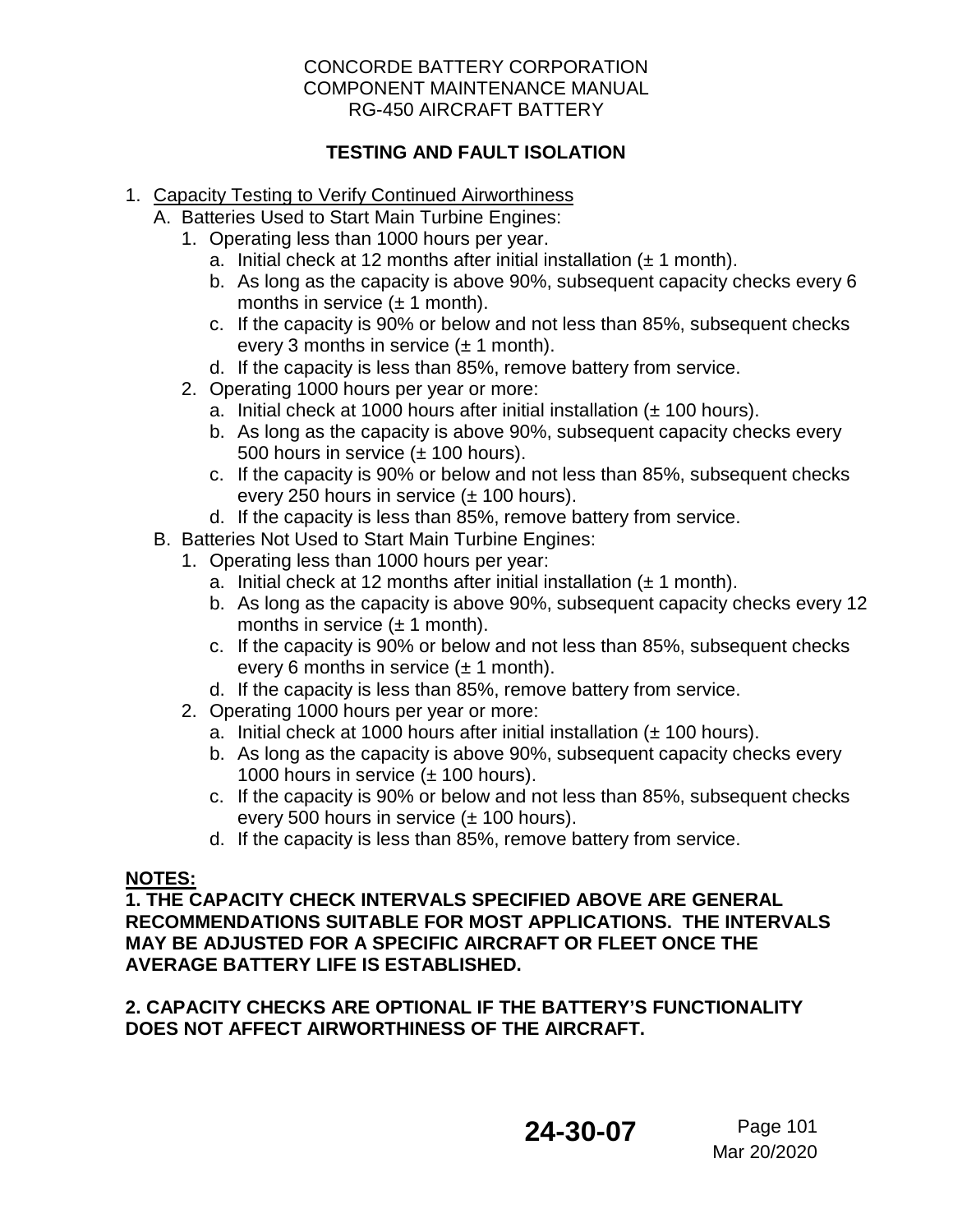**WARNING: CAPACITY CHECKS PROVIDE ASSURANCE OF CONTINUED AIRWORTHINESS OF THE BATTERY. ADJUSTMENTS TO THE FREQUENCY OF CAPACITY CHECKS SHOULD BE BASED ON CAREFUL CONSIDERATION OF FACTORS THAT AFFECT BATTERY LIFE. THESE FACTORS INCLUDE OPERATING PATTERNS, ENVIRONMENTAL CONDITIONS, AND CONFIGURATION OF THE AIRCRAFT ELECTRICAL SYSTEM. IF ANY OF THESE FACTORS CHANGE, THE BATTERY LIFE SHOULD BE RE-ESTABLISHED USING THE ORIGINAL CAPACITY CHECK SCHEDULE.** 

- 2. Internally Mounted Components
	- A. Temperature Sensors: The RG-450 aircraft battery contains two internally mounted temperature sensors. These temperature sensors should be checked whenever the battery is being serviced for capacity testing. Instructions for checking the temperature sensors are given in Paragraph 11 of this Section.
- 3. Testing Discharged Batteries
	- A. If a battery is discharged below the recommended end point voltage of 20 volts and is not recharged within 24 hours, it should be subjected to a capacity test to assure airworthiness (see Section 7).
	- B. After airworthiness is verified, the capacity test schedule may be adjusted using this new date and equipment flight hours as the starting point for the next capacity check interval.
- 4. Test Facilities
	- A. Concorde valve regulated lead-acid (VRLA) batteries may be serviced in any battery facility, including nickel-cadmium service facilities. VRLA batteries are sealed to prevent cross contamination of the electrolyte.

**WARNING: LEAD-ACID BATTERIES CAN PRODUCE EXPLOSIVE MIXTURES OF HYDROGEN AND OXYGEN WHILE BEING CHARGED OR DISCHARGED. NEVER SERVICE BATTERIES IN AN AIRTIGHT OR SEALED ENCLOSURE AND MAKE SURE WORK AREA IS WELL VENTILATED.**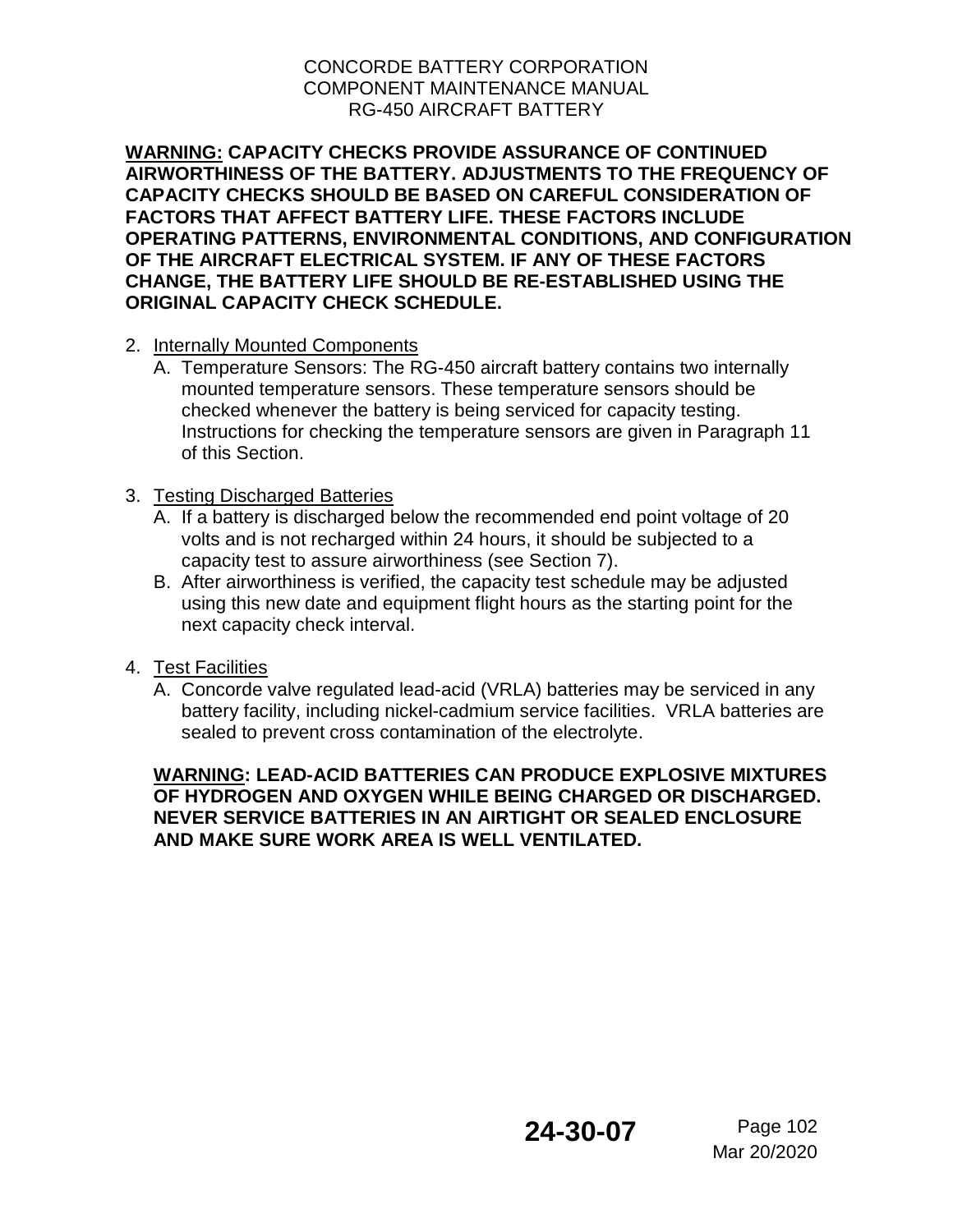5. Tools, Fixtures, Equipment and Consumables

A. Refer to Table 101 for required test equipment.

B. Refer to Table 102 for mating connectors.

# **NOTE: EQUIVALENT SUBSTITUTES MAY BE USED FOR THESE ITEMS.**

## **CAUTION: CONTACT CONCORDE FOR ASSISTANCE WITH SELECTION OF BATTERY CHARGING EQUIPMENT. SOME BRANDS OF BATTERY CHARGERS WILL DESTROY THE BATTERY.**

- 6. Test Set Up
	- A. Refer to Figure 101 for a schematic of the test set up.
	- B. Make the interconnect cabling locally using mating connectors shown in Table 102.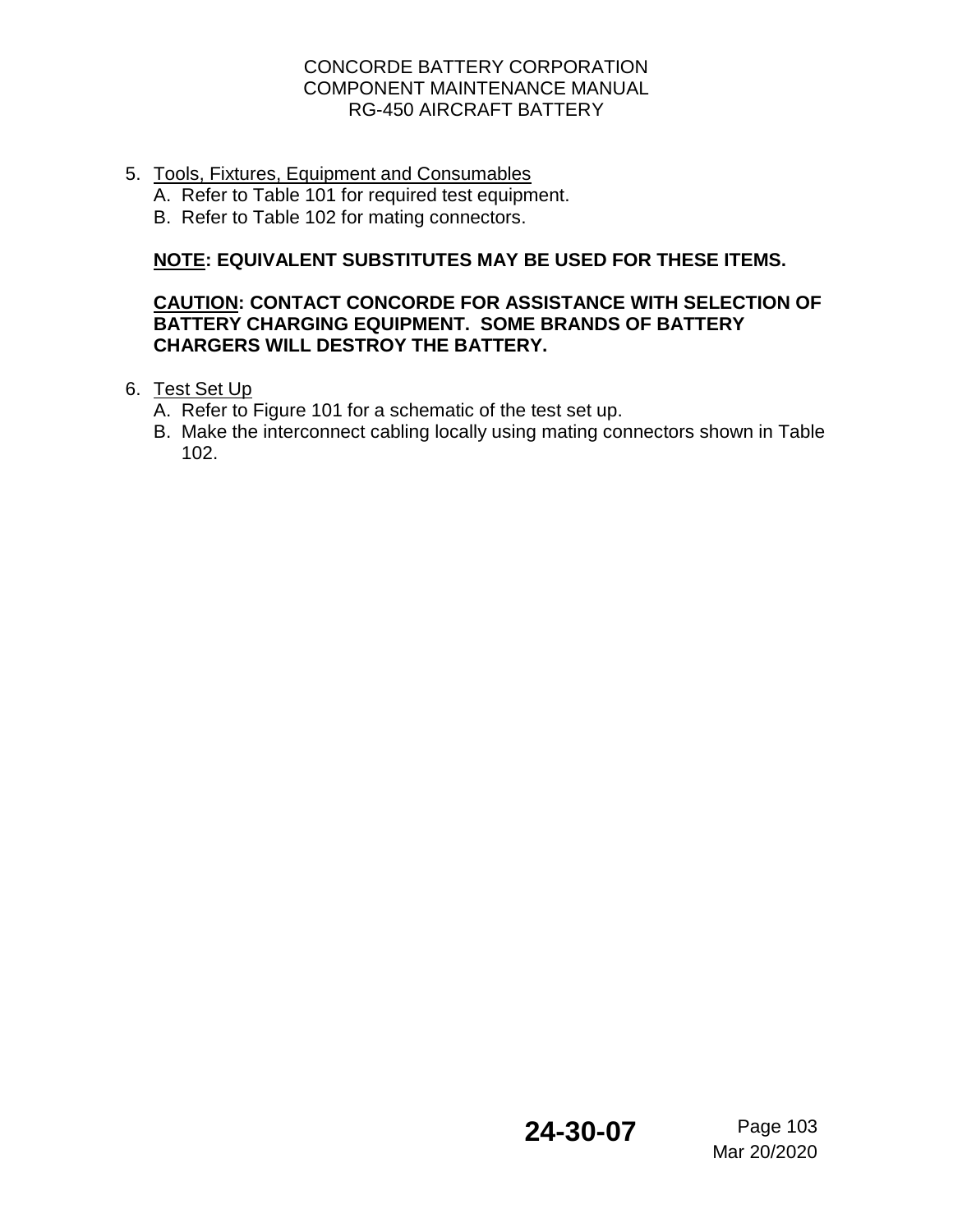### Table 101. List of Test Equipment

| <b>Description</b>                                                                                         | <b>Source</b>             | Part No.         | <b>Purpose</b>                                           |
|------------------------------------------------------------------------------------------------------------|---------------------------|------------------|----------------------------------------------------------|
| Electronic Load, capable of constant<br>current at C1 ADC and 20-28 VDC<br>with EPV termination at 20 VDC. | Commercially<br>Available | N/A              | <b>Capacity Testing</b>                                  |
| Constant Voltage Power Supply,<br>capable of $28.00 - 28.50$ VDC and at<br>least 0.2xC1 ADC output*.       | Commercially<br>Available | N/A              | <b>Constant Potential</b><br>Charging                    |
| <b>Constant Current Power Supply,</b><br>capable of C1/10 ADC and at least 34<br>VDC output.               | Commercially<br>Available | N/A              | <b>Constant Current</b><br>Charging                      |
| Digital Multimeter (DMM), capable of<br>18-34 VDC and 10-100 Kohms with<br>accuracy of 1% or better.       | Commercially<br>Available | N/A              | Measuring OCV<br>and resistance of<br>temperature sensor |
| <b>Mating Connector</b>                                                                                    | Various                   | See<br>Table 102 | <b>Connect Battery to</b><br><b>Test Equipment</b>       |

\* The output current of the constant potential charging equipment should be set as high as possible. RG® Series batteries can accept charging rates up to 8xC1.

#### Table 102. List of Mating Connectors

| <b>Battery Receptacle</b>   | <b>Mating Connector</b> |
|-----------------------------|-------------------------|
| (Shown on envelope drawing) | (Obtain locally)        |
| <b>MS3509 Style 1</b>       |                         |
| (IEC 60952-2 Type Q)        | MS25182-2 or MS3349-2   |
| MS3102R14S-6P               | MS3106R14S-6S           |



Figure 101. Test Set Up for RG-450 Aircraft Battery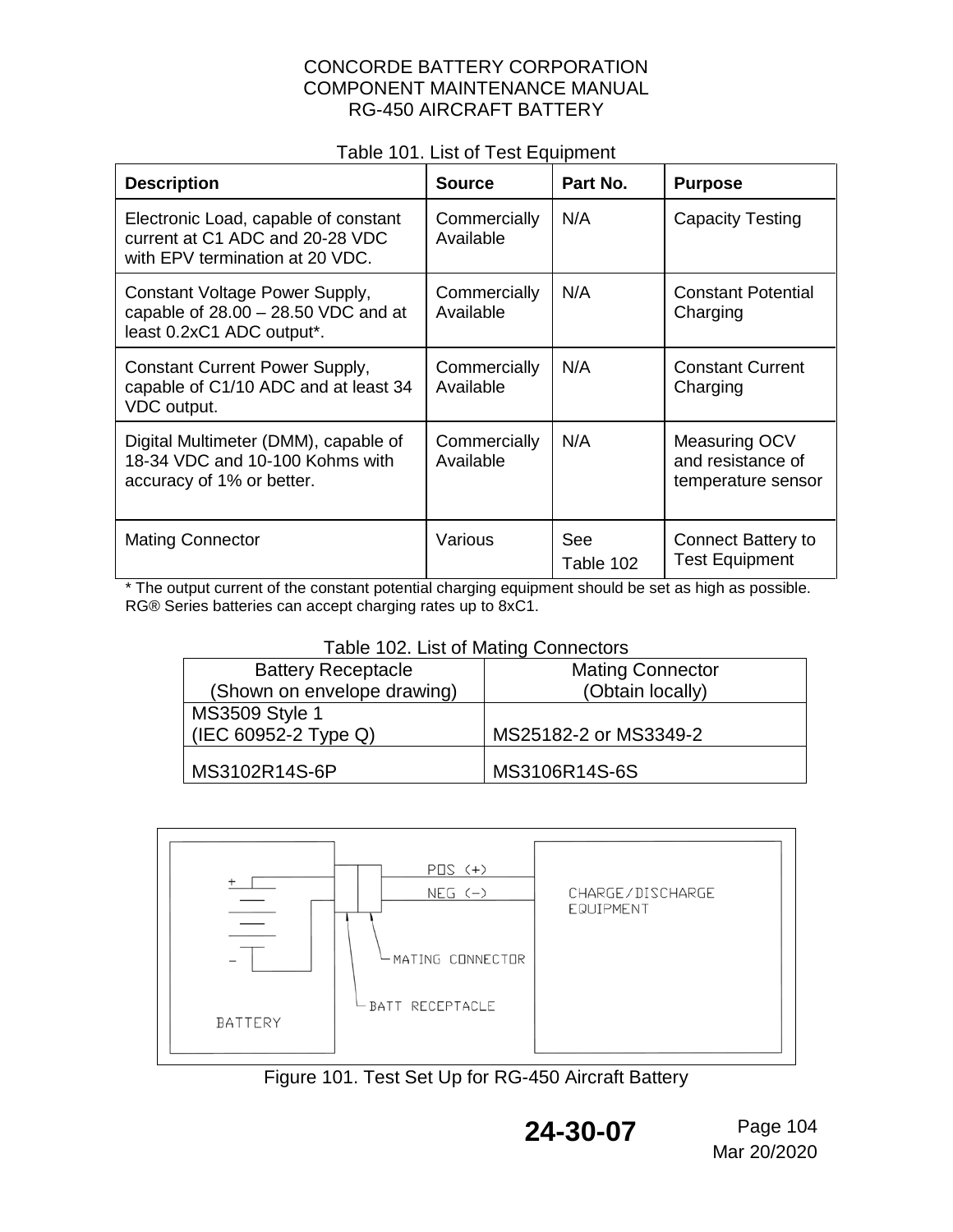### 7. Capacity Test Procedure

### **NOTE: A FLOWCHART FOR CAPACITY TESTING IS PROVIDED IN APPENDIX C.**

- A. If the battery is cold, warm it up to at least 20EC (68EF) before testing.
- B. If the OCV is 20 volts or above, charge the battery at constant potential per Section 8. If the OCV is below 20 volts, perform the deep discharge recovery charge per Section 10.
- C. Connect the battery to the discharge equipment and discharge at the C1 rate on the label (i.e., 40 Amps for a 40 Ah battery).
- D. Discharge the battery to an EPV of 20 volts or other EPV specified by the airframe or equipment manufacturer.
- E. Record the minutes to the EPV and the % capacity (% capacity = discharge minutes x 1.667) in the Battery Maintenance Log. An example Battery Maintenance Log is provided in Appendix A; alternate formats are acceptable.
- F. The battery passes the capacity test if the time to the EPV is 51 minutes or greater (85% of rated C1 capacity or greater).
- G. The battery is over 90% of rated capacity if the time to the EPV is greater than 54 minutes.

#### **NOTE: AIRFRAME OR ACCESSORY EQUIPMENT MANUFACTURERS MAY SPECIFY A DIFFERENT CAPACITY TEST REQUIREMENT, WHICH SHALL TAKE PRECEDENCE.**

- H. If the battery passes the capacity test, charge at constant potential per Section 8 and return battery to full state of charge. The battery is acceptable for installation.
- I. If the battery fails the capacity test, perform the conditioning procedure given in Section 9. After the battery has been conditioned repeat the capacity test.
- J. If the battery passes the second capacity test, charge at constant potential per Section 8 and return battery to full state of charge. The battery is acceptable for installation.
- K. If the battery fails the second capacity test, repeat the conditioning charge per Section 9 and repeat the capacity test.
- L. If the battery passes the third capacity test, charge at constant potential per Section 8 and return battery to full state of charge. The battery is acceptable for installation.
- M. If the battery fails the third capacity test, the battery should be replaced.
- N. If the battery gets very hot (greater than 55EC/130EF) during constant potential charging, the battery should be replaced.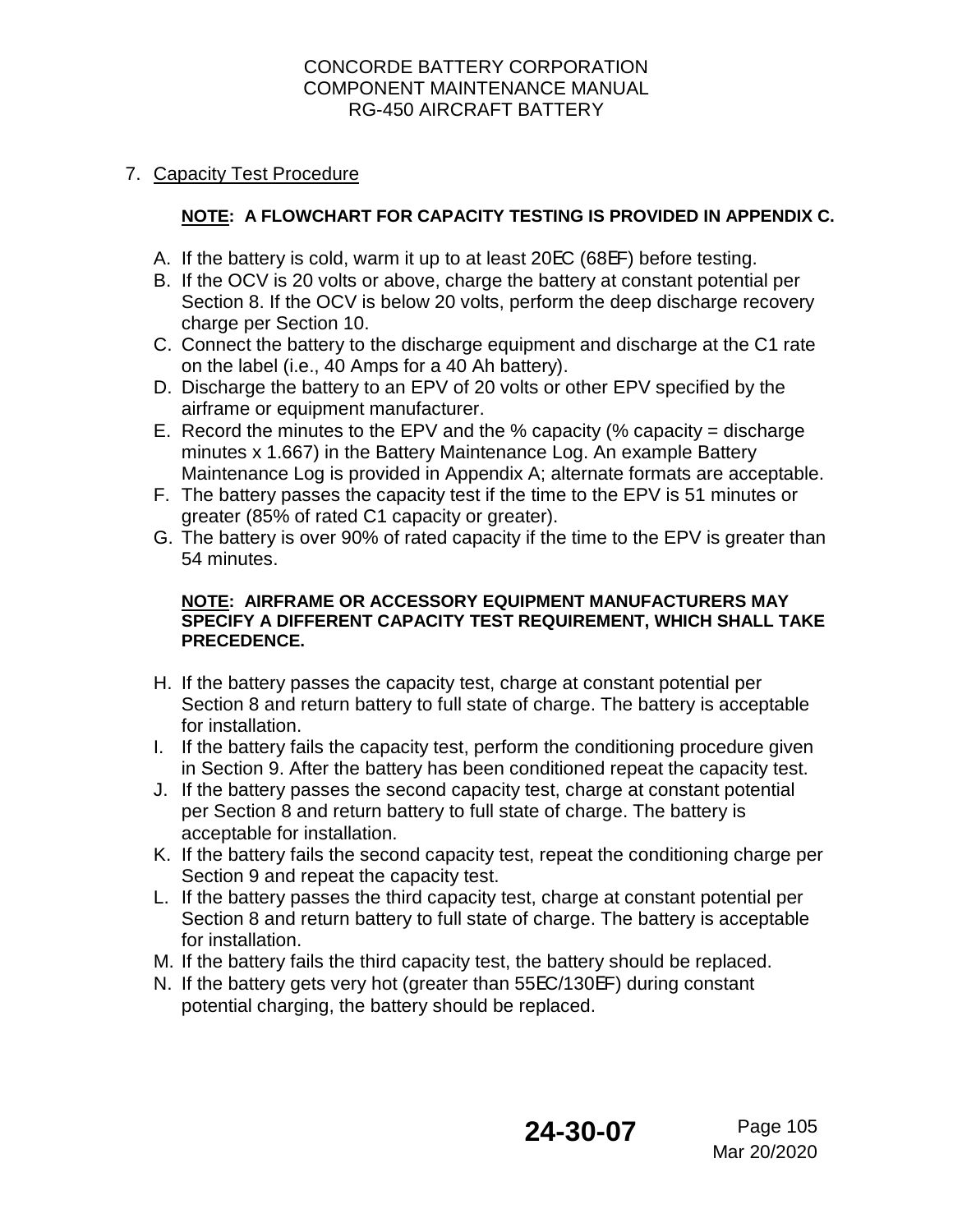#### 8. Constant Potential Charge Procedure

#### **NOTE: CONSTANT POTENTIAL CHARGING IS THE PREFERRED METHOD OF CHARGING THE BATTERY. IF THE BATTERY DOES NOT PASS THE CAPACITY TEST, THE CONDITIONING CHARGE PROCEDURE SHOULD THEN BE USED.**

- A. Connect the battery terminals to the constant potential charging equipment.
- B. Apply a constant potential of  $28.25 \pm 0.25$  volts with a current capability of at least 0.2xC1 amperes (8 amperes for a 40 Ah battery).

#### **NOTE: THE OUTPUT CURRENT OF THE CHARGING EQUIPMENT SHOULD BE SET AS HIGH AS POSSIBLE. RG® SERIES BATTERIES CAN ACCEPT CHARGING RATES UP TO 8XC1 (320 AMPERES FOR A 40 AH BATTERY).**

C. Charge until the charge current falls below 5% of the battery C1 rating (i.e., 2.0 amperes for a 40 Ah battery) and then continue charging at the same constant potential for a minimum of 4 more hours.

#### **NOTE: TERMINATE CHARGING IF THE CHARGE CURRENT DOES NOT FALL BELOW 2 AMPERES WITHIN 8 HOURS.**

9. Conditioning Charge Procedure

**WARNING: THIS PROCEDURE SHOULD ONLY BE DONE IN A WELL VENTILATED AREA BECAUSE A SIGNIFICANT AMOUNT OF HYDROGEN GAS MAY BE RELEASED FROM THE BATTERY.**

**CAUTION (1): A CONDITIONING CHARGE IS ONLY NECESSARY IF THE BATTERY FAILS THE CAPACITY TEST. THIS PROCEDURE MAY SHORTEN THE BATTERY**=**S LIFE IF PERFORMED ON A REPETITIVE BASIS.** 

**CAUTION (2): THIS PROCEDURE WILL CAUSE THE BATTERY VOLTAGE TO GO AS HIGH AS 34 VOLTS WHICH COULD DAMAGE ELECTRONIC CIRCUITS CONNECTED TO A BATTERY BUS. DO NOT PERFORM A CONDITIONING CHARGE WHILE THE BATTERY IS INSTALLED IN AN AIRCRAFT.**

**CAUTION (3): IF THE BATTERY BECOMES HOT (ABOVE 55**E**C/130**E**F) DURING THE CONDITIONING CHARGE, STOP THE CURRENT AND ALLOW THE BATTERY TO COOL TO ROOM TEMPERATURE BEFORE CONTINUING THE CHARGE.**

**NOTE (1): CHARGING EQUIPMENT USED FOR THIS PROCEDURE MUST BE CAPABLE OF OUTPUTTING AT LEAST 34 VOLTS TO MAINTAIN A CONSTANT CURRENT THROUGHOUT THE ENTIRE CHARGE PERIOD.** 

**NOTE (2): IF A BATTERY REQUIRES A CONDITIONING CHARGE TO PASS THE CAPACITY TEST, SUBSEQUENT CAPACITY CHECKS SHOULD BE AT THE INCREASED FREQUENCY SPECIFIED IN PARAGRAPH 1 OF THIS SECTION (3 MONTHS/250 HOURS FOR MAIN TURBINE ENGINE BATTERIES OR 6 MONTHS/500 HOURS FOR ALL OTHER BATTERIES).**

# **24-30-07** Page 106

Mar 20/2020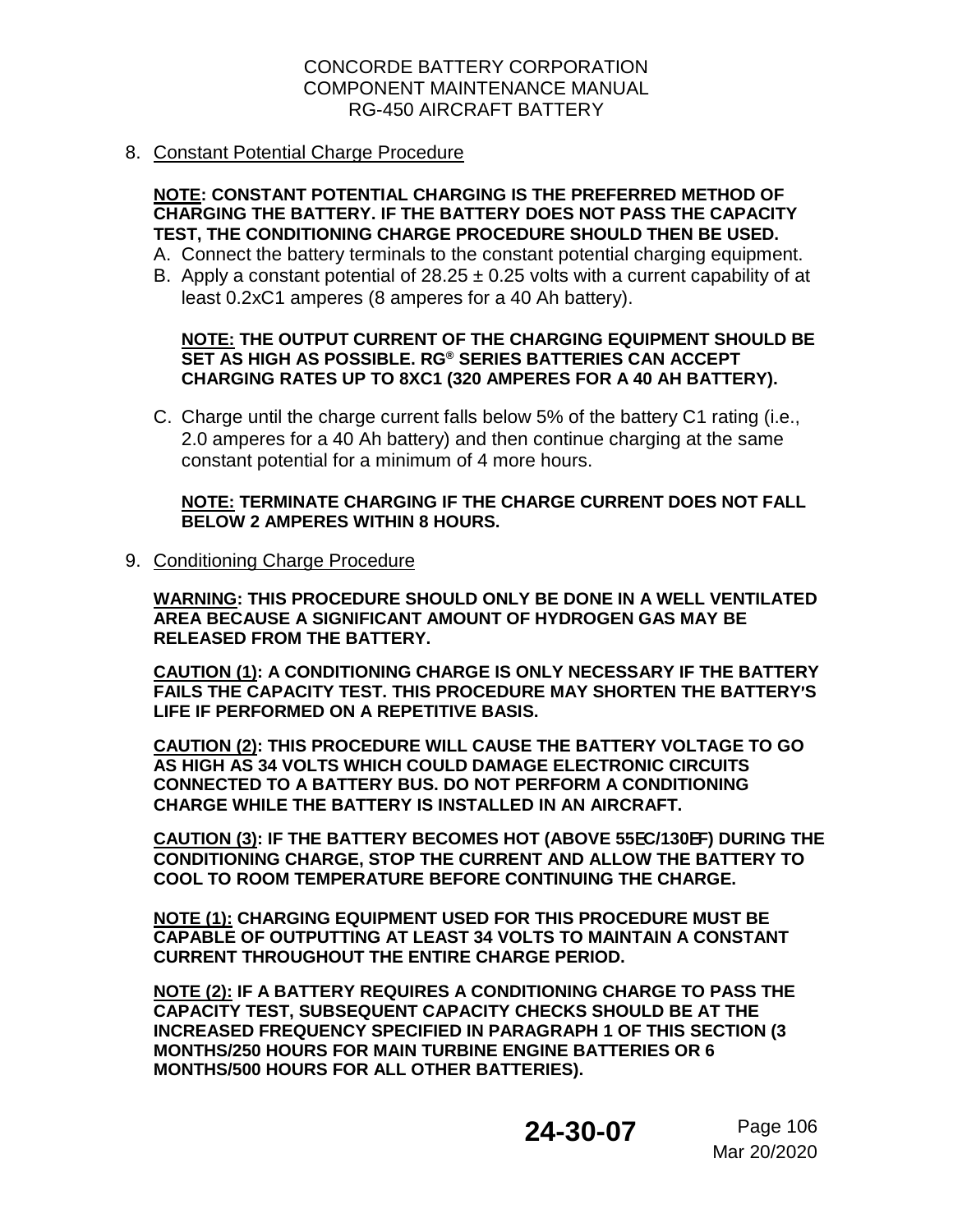- A. Discharge the battery at the C1 rate (40 amperes) to an EPV of 20 volts. If the battery has already been discharged to the EPV, skip this step.
- B. Connect the battery to the constant current charging equipment as specified in Table 101.
- C. Charge at a constant current rate of C1/10 (i.e., 4.0 amperes for 40 Ah battery) for 16 hours and then discontinue charging. The conditioning charge does not need to be continuous, i.e., pauses may be included. For example, an 8 hour charge on the first day followed by an 8 hour charge on the second day is allowable.
- D. After the conditioning charge, allow the battery to cool down for at least 8 hours or until the battery temperature is within 10EC/18EF of the ambient temperature, then proceed with the capacity test.

### 10. Deep Discharge Recovery Procedure

#### **WARNING: THIS PROCEDURE SHOULD ONLY BE DONE IN A WELL VENTILATED AREA BECAUSE A SIGNIFICANT AMOUNT OF HYDROGEN GAS MAY BE RELEASED FROM THE BATTERY.**

**CAUTION (1): THIS PROCEDURE WILL CAUSE THE BATTERY VOLTAGE TO GO AS HIGH AS 34 VOLTS WHICH COULD DAMAGE ELECTRONIC CIRCUITS CONNECTED TO A BATTERY BUS. DO NOT PERFORM A DEEP DISCHARGE RECOVERY CHARGE WHILE THE BATTERY IS INSTALLED IN AN AIRCRAFT.**

**CAUTION (2): IF THE BATTERY BECOMES HOT (ABOVE 55**E**C/130**E**F) DURING THE CHARGE, STOP THE CURRENT AND ALLOW THE BATTERY TO COOL TO ROOM TEMPERATURE BEFORE CONTINUING THE CHARGE.**

#### **NOTE: CHARGING EQUIPMENT USED FOR THIS PROCEDURE MUST BE CAPABLE OF OUTPUTTING AT LEAST 34 VOLTS TO MAINTAIN A CONSTANT CURRENT THROUGHOUT THE ENTIRE CHARGE PERIOD.**

- A. Connect the battery to the constant current charging equipment as specified in Table 101.
- B. Charge at a constant current rate of C1/10 (i.e., 4.0 amperes for a 40 Ah battery) until the battery voltage reaches 31.0 volts, then continue charging at the same constant current rate for an additional 4 hours. The charge cycle should be continuous when using this method, i.e., no pauses should be included. However, if there is an interruption (e.g., due to a local power outage), continue from where the profile stopped and run to completion.

**NOTE (1): IF THE BATTERY VOLTAGE EXCEEDS 31 VOLTS AT THE BEGINNING OF CHARGE AND THEN DROPS BELOW 31 VOLTS WITHIN 2 HOURS, CONTINUE CHARGING AT CONSTANT CURRENT UNTIL THE VOLTAGE REACHES 31 VOLTS A SECOND TIME. THEN CONTINUE CHARGING FOR AN ADDITIONAL 4 HOURS AS SPECIFIED ABOVE.**

# **24-30-07** Page 107

Mar 20/2020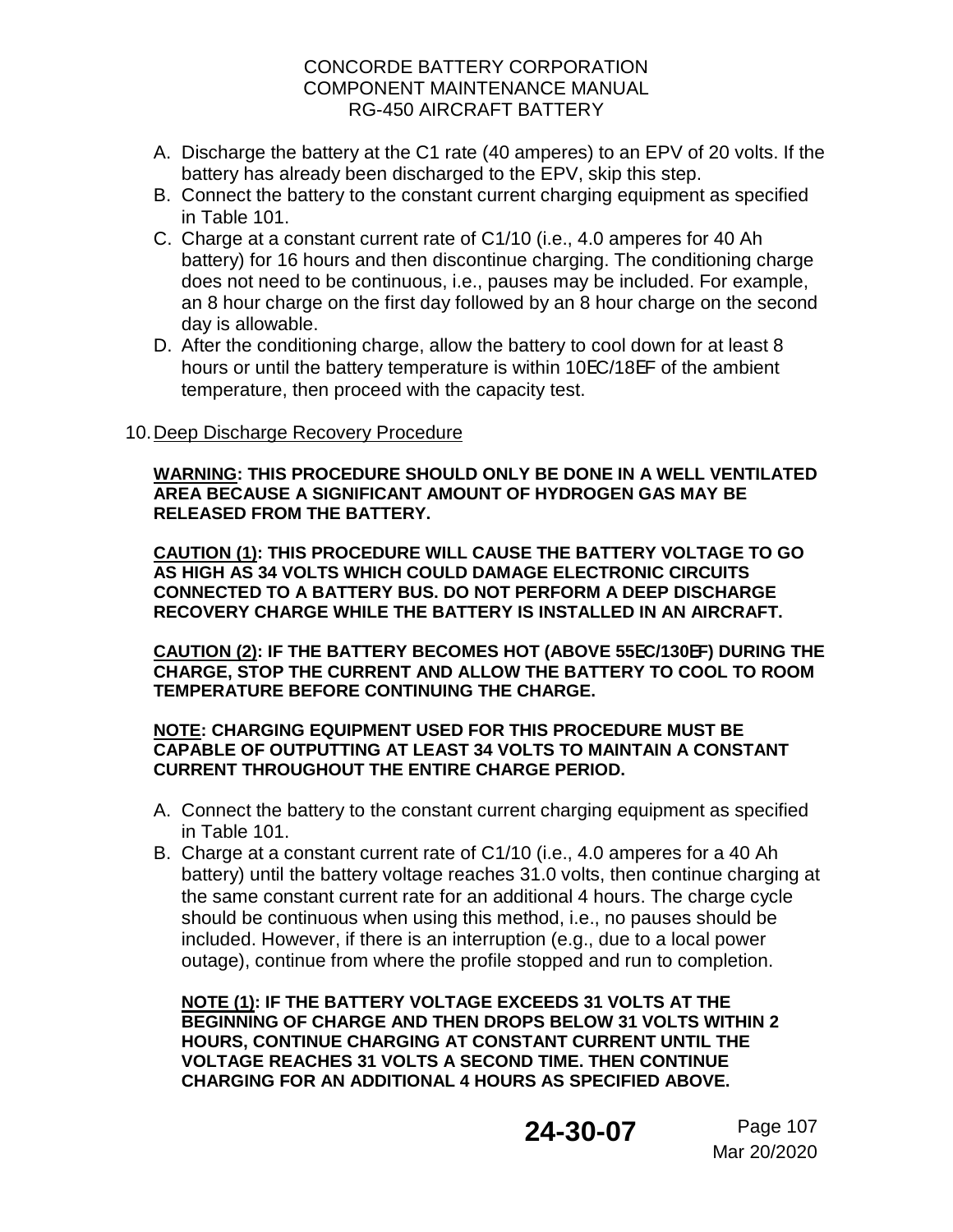### **NOTE (2): IF THE BATTERY VOLTAGE DOES NOT REACH 31 VOLTS WITHIN 24 HOURS, THE CHARGE SHOULD BE TERMINATED.**

C. After the charge is complete, allow the battery to cool down for at least 8 hours or until the battery temperature is within 10EC/18EF of the ambient temperature, then proceed with the capacity test.

### 11. Checking Temperature Sensors

- A. Stabilize battery at an ambient temperature in the range of 0 to 41°C for a minimum of 20 hours.
- B. Using an DMM, measure the resisitance (ohms) of T1 between pins B and C of receptacle J1.
- C. Using an DMM, measure the resisitance (ohms) of T2 between pins E and F of receptacle J1.
- D. Based on the ambient temperature to which the battery is stabilized, read the minimum and maximum allowable resistance values given in Table 103.
- E. Reject the battery if the resistance values meaured in Steps (B) and (C) are outside the allowable range determined in Step (D).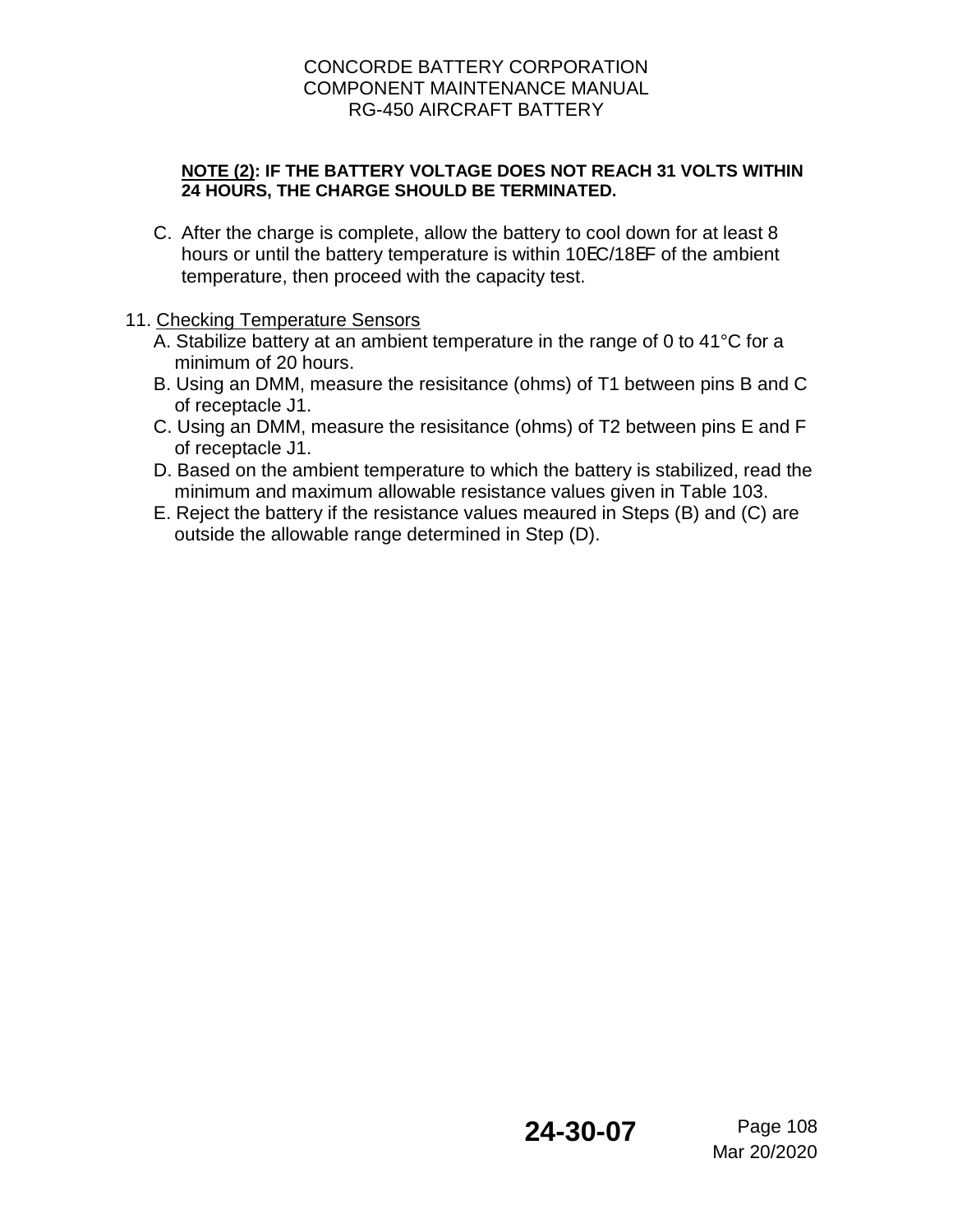| Temp <sup>°</sup> C      | <b>Temp</b> <sup>°</sup> F | Min.  | Max.   | Temp <sup>°</sup> C | <b>Temp</b> <sup>°</sup> F | Min.         | Max.  |
|--------------------------|----------------------------|-------|--------|---------------------|----------------------------|--------------|-------|
|                          |                            | Kohms | Kohms  |                     |                            | <b>Kohms</b> | Kohms |
| $\overline{0}$           | 32.0                       | 83.33 | 127.72 | 21                  | 69.8                       | 28.71        | 43.90 |
| 1                        | 33.8                       | 78.97 | 121.02 | 22                  | 69.8                       | 27.38        | 41.87 |
| $\overline{2}$           | 35.6                       | 74.86 | 114.72 | 23                  | 71.6                       | 26.10        | 39.90 |
| 3                        | 37.4                       | 70.97 | 108.75 | 24                  | 73.4                       | 24.91        | 38.08 |
| $\overline{\mathcal{A}}$ | 39.2                       | 67.35 | 103.17 | 25                  | 75.2                       | 23.77        | 36.34 |
| 5                        | 41.0                       | 63.88 | 97.86  | 26                  | 77.0                       | 22.69        | 34.68 |
| 6                        | 42.8                       | 60.63 | 92.87  | 27                  | 78.8                       | 21.66        | 33.11 |
| $\overline{7}$           | 44.6                       | 57.57 | 88.17  | 28                  | 80.6                       | 20.69        | 31.62 |
| 8                        | 46.4                       | 54.68 | 83.73  | 29                  | 82.4                       | 19.76        | 30.20 |
| 9                        | 48.2                       | 51.95 | 79.54  | 30                  | 84.2                       | 18.89        | 28.85 |
| 10                       | 50.0                       | 49.36 | 75.57  | 31                  | 86.0                       | 18.05        | 27.57 |
| 11                       | 51.8                       | 46.92 | 71.82  | 32                  | 87.8                       | 17.26        | 26.36 |
| 12                       | 53.6                       | 44.62 | 68.29  | 33                  | 89.6                       | 16.50        | 25.20 |
| 13                       | 55.4                       | 42.44 | 64.94  | 34                  | 93.2                       | 15.78        | 24.10 |
| 14                       | 57.2                       | 40.37 | 61.77  | 35                  | 95.0                       | 15.10        | 23.06 |
| 15                       | 59.0                       | 38.43 | 58.79  | 36                  | 96.8                       | 14.45        | 22.06 |
| 16                       | 60.8                       | 36.57 | 55.95  | 37                  | 98.6                       | 13.83        | 21.11 |
| 17                       | 62.6                       | 34.82 | 53.25  | 38                  | 100.4                      | 13.24        | 20.21 |
| 18                       | 64.4                       | 33.18 | 50.74  | 39                  | 1022                       | 12.68        | 19.35 |
| 19                       | 66.2                       | 31.61 | 48.34  | 40                  | 104.0                      | 12.15        | 18.54 |
| 20                       | 68.0                       | 30.12 | 46.05  | 41                  | 105.8                      | 11.64        | 17.76 |

## Table 103. Resistance of Temperature Sensor Versus Temperature

# 12. Fault Isolation Summary

| Symptom                                                 | <b>Probable Cause</b>                  | <b>Corrective Action</b> |  |
|---------------------------------------------------------|----------------------------------------|--------------------------|--|
| Low voltage / no voltage.                               | Battery partially or fully discharged. | Perform capacity test.   |  |
| Battery capacity less than 85%<br>of rating.            | Battery cells beyond serviceable life. | Replace battery.         |  |
| Battery does not hold charge.                           | Battery cells beyond serviceable life. | Replace battery.         |  |
| Battery gets hot during constant<br>potential charging. | Battery cells beyond serviceable life. | Replace battery.         |  |
| Temperature sensor outside of<br>allowable range.       | Temperature sensor fault.              | Replace battery.         |  |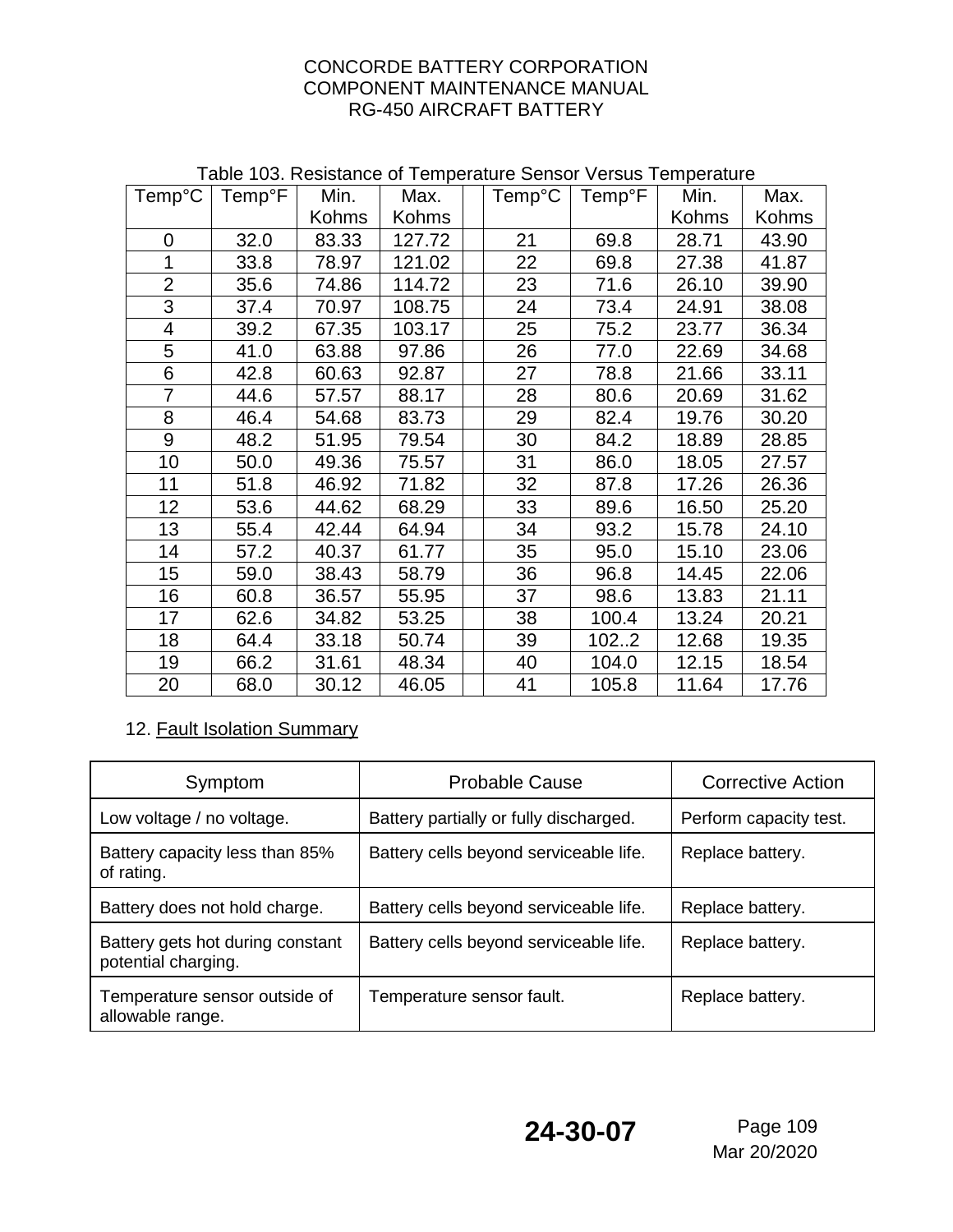### CONCORDE BATTERY CORPORATION COMPONENT MAINTENANCE MANUAL RG-450 AIRCRAFT BATTERY **SCHEMATIC AND WIRING DIAGRAMS**

- 1. General
	- A. Schematic diagrams and polarity markings are shown on the envelope drawing of the RG-450 aircraft battery.
	- B. The latest approved envelope drawings are available on Concorde's website (see front page of this CMM).
	- C. If internet access is not available, contact Concorde for assistance (see front page of this CMM).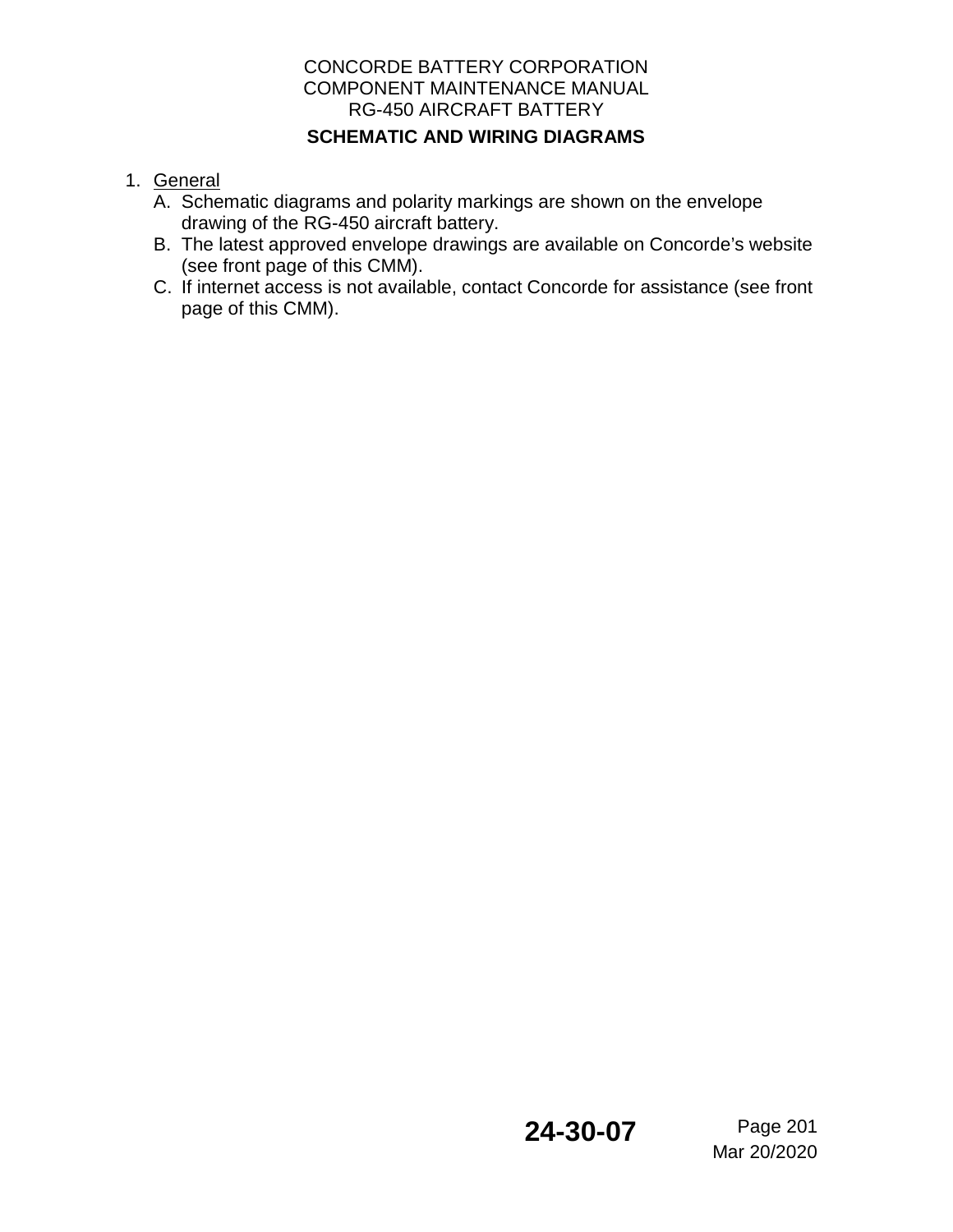- 1. General
	- A. The RG-450 aircraft battery has no field-replaceable components and is not designed for disassembly/re-assembly.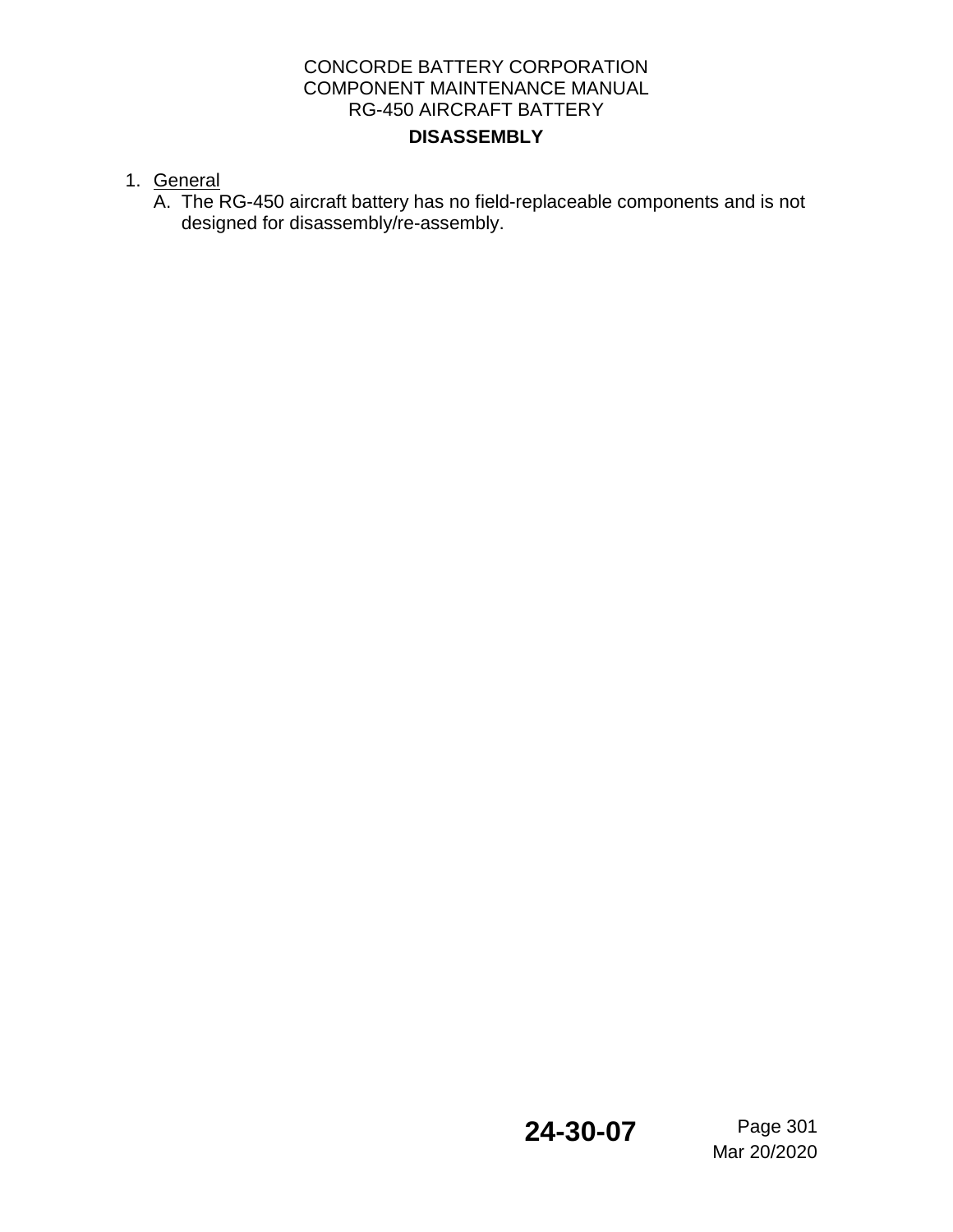# **CLEANING**

### 1. General

- A. This section contains general cleaning instructions for Concorde aircraft batteries.
- B. Clean battery when it is being serviced for capacity testing.
- C. Batteries do not need to be disassembled for cleaning.

### **CAUTION: DO NOT USE ANY TYPE OF SOLVENT TO CLEAN THE BATTERY. SOLVENTS MAY DAMAGE THE BATTERY.**

- 2. Tools, Fixtures, Equipment and Consumables
	- A. Consumables: Lint-free shop cloth (commercially available) and tap water (commercially available).
- 3. External Cleaning
	- A. Clean the outside surfaces of the battery with a lint-free shop cloth that is clean, dry, and free of oil.
	- B. If the battery has caked-on dirt or grime, use a cloth dampened with tap water, then wipe dry.
- 4. Internal Cleaning:

A. Internal cleaning is not required.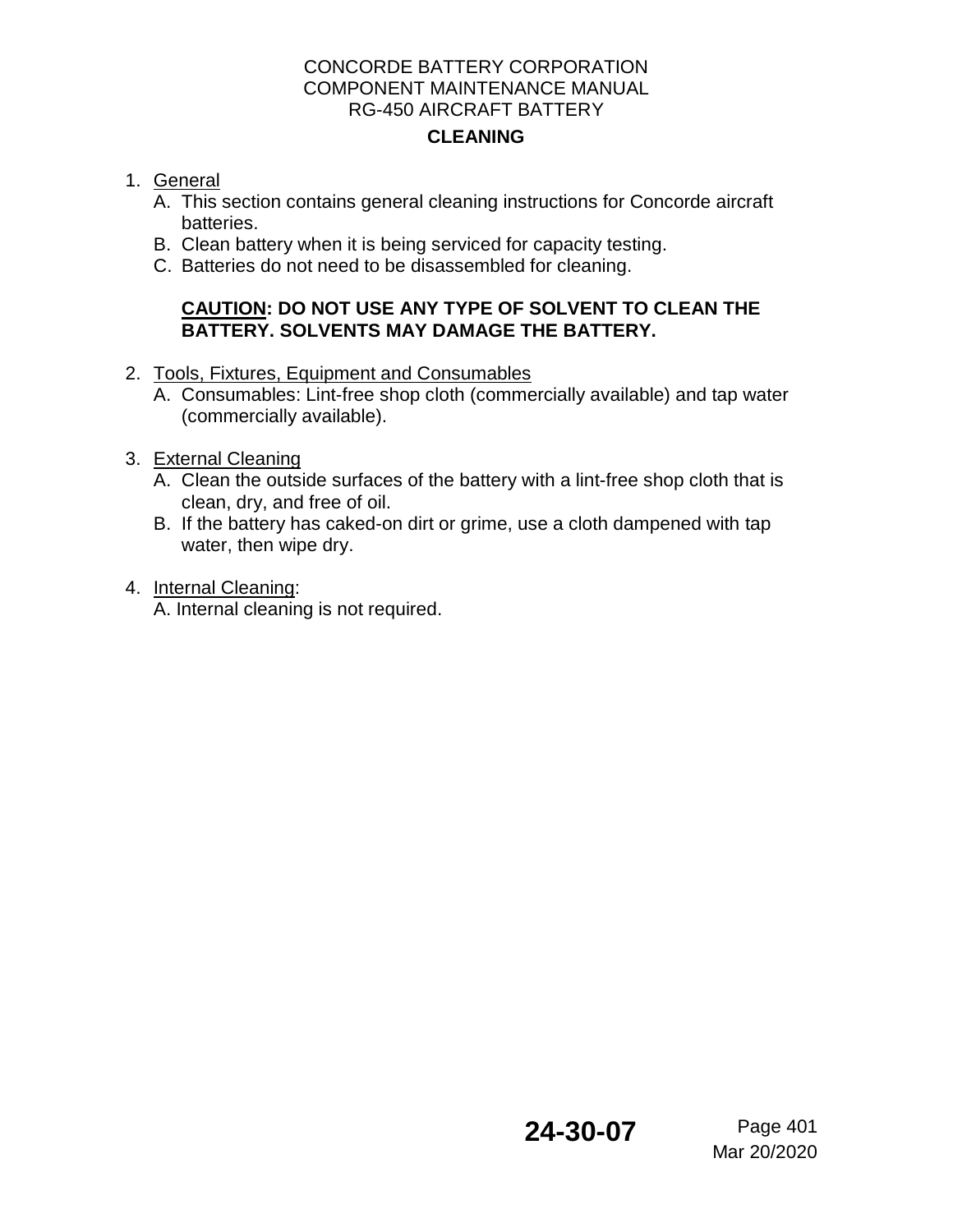## 1. General

- A. This section contains general checking instructions for Concorde aircraft batteries.
- B. Check battery when it is being serviced for capacity testing.
- C. Batteries do not need to be disassembled for checking.
- 2. Tools, Fixtures, Equipment and Consumables
	- A. None required.
- 3. External Checking
	- A. Check the outside surfaces of the battery and electrical connector(s) for deterioration or corrosion that may affect the battery's operation.
	- B. Check the battery for loose or missing fasteners.
	- C. Check the identification and informational labels to ensure they are legible and securely attached.
	- D. If the above checks reveal items that need attention, repair or replace battery as appropriate.
- 4. Internal Checking
	- A. Internal checks are not required.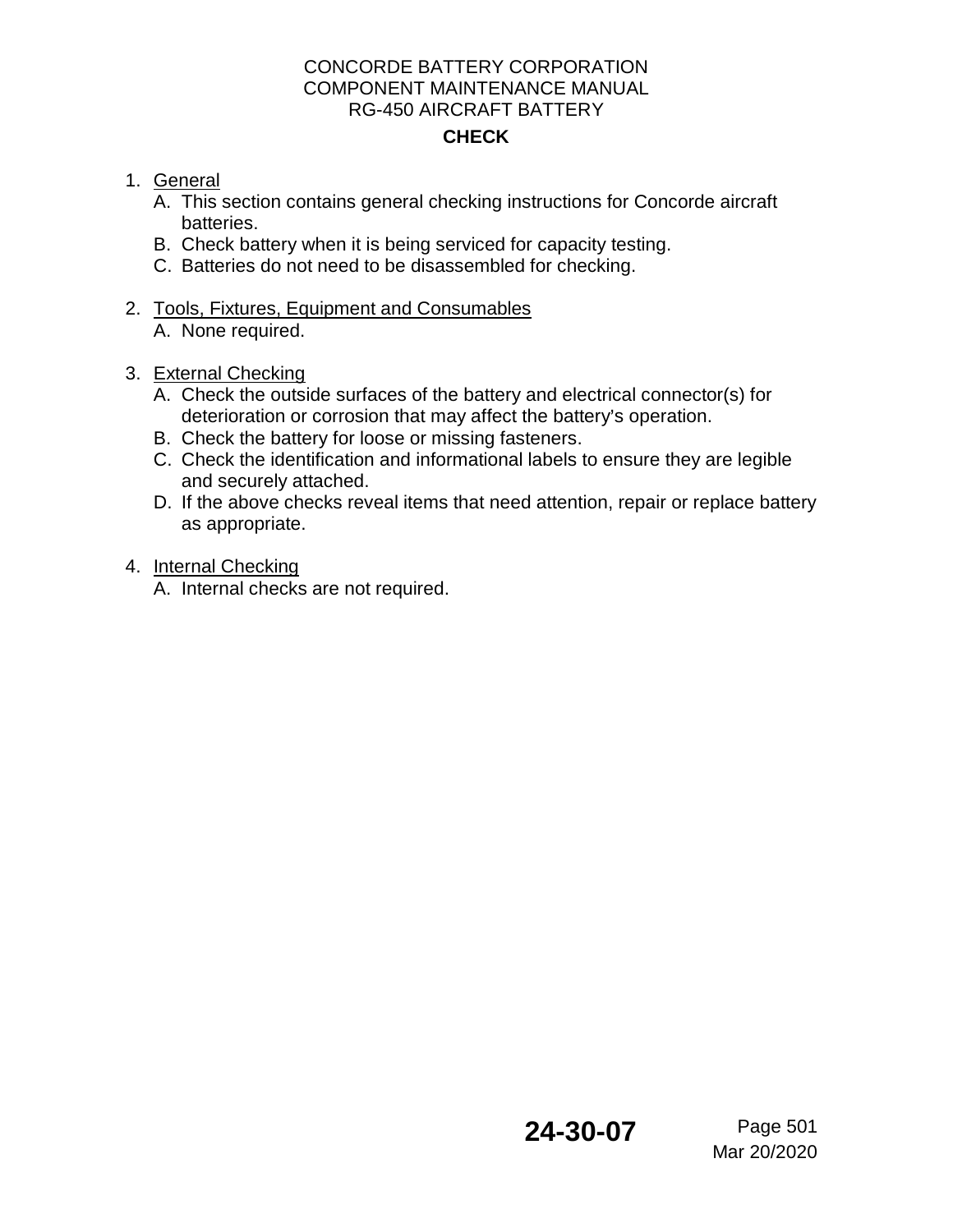## **REPAIR AND DISPOSAL**

## 1. General

- A. The RG-450 aircraft battery has no internal components that are repairable. The battery assembly must be replaced when internal components (i.e., battery cells or temperature sensors) fail or wear out.
- B. Refer to the Section on TESTING AND FAULT ISOLATION to determine if the battery assembly needs to be replaced.
- C. If the battery is not subjected to capacity testing in accordance with Section 1 under TESTING AND FAULT ISOLATION, it is recommended that the battery be replaced when it reaches 4 years of service life.
- D. If external repairs are needed to the battery assembly, contact Concorde for assistance (see front page of this CMM).

# 2. Disposal

- A. Concorde aircraft batteries contain lead, sulfuric acid, and other hazardous materials. Never discard batteries in the trash or in a landfill.
- B. The battery materials are recyclable. Dispose spent batteries and assemblies in accordance with local ordinances and regulations.
- C. The RG-450 aircraft battery is encased in an aluminum container, which need to be removed before the rest of the battery is sent to a lead smelter for recycling. Make sure the recycling collector is aware of this requirement.
- D. See battery Safety Data Sheet (SDS) for additional information.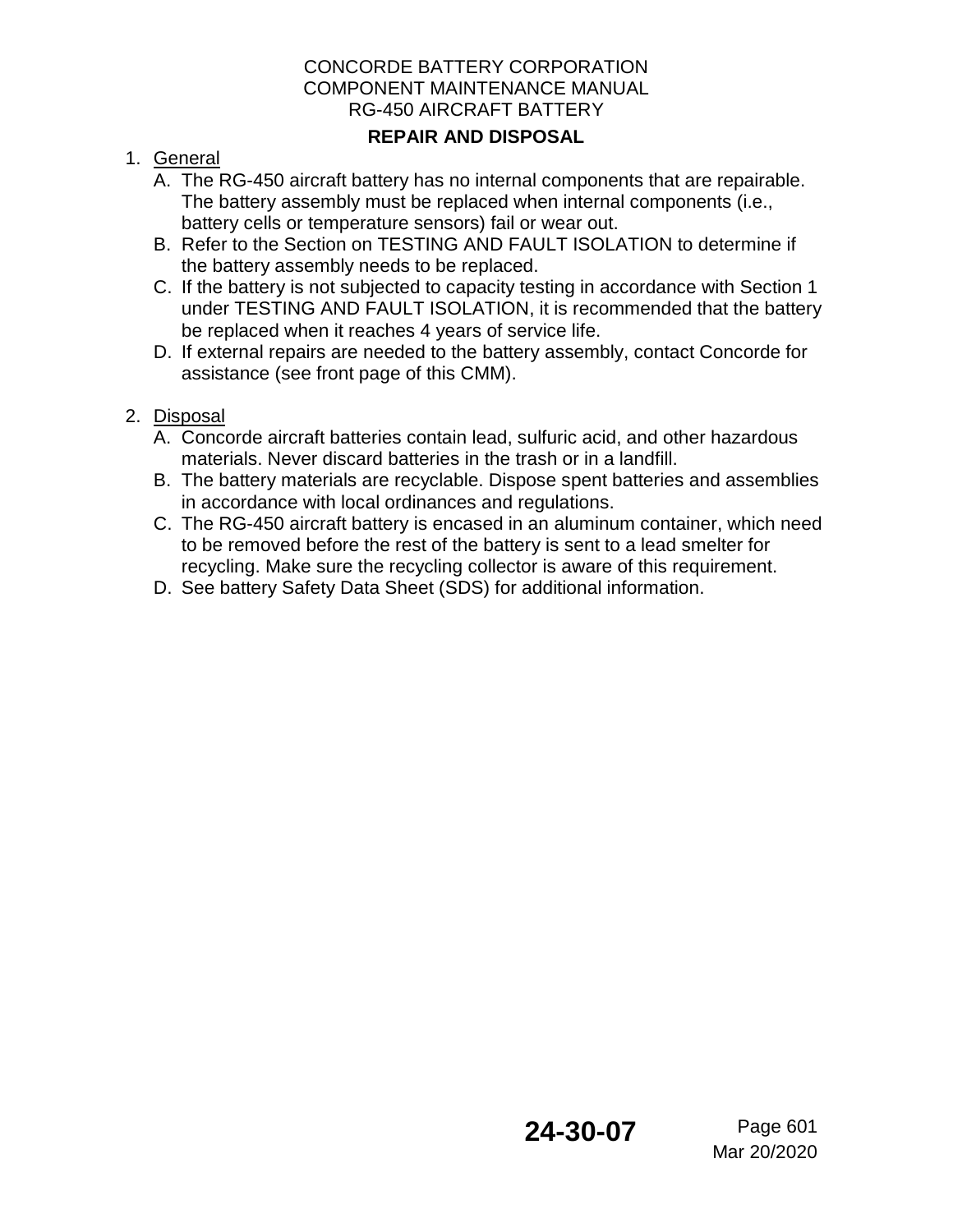1. General

.

A. The RG-450 aircraft battery has no field-replaceable components and is not designed for disassembly/re-assembly.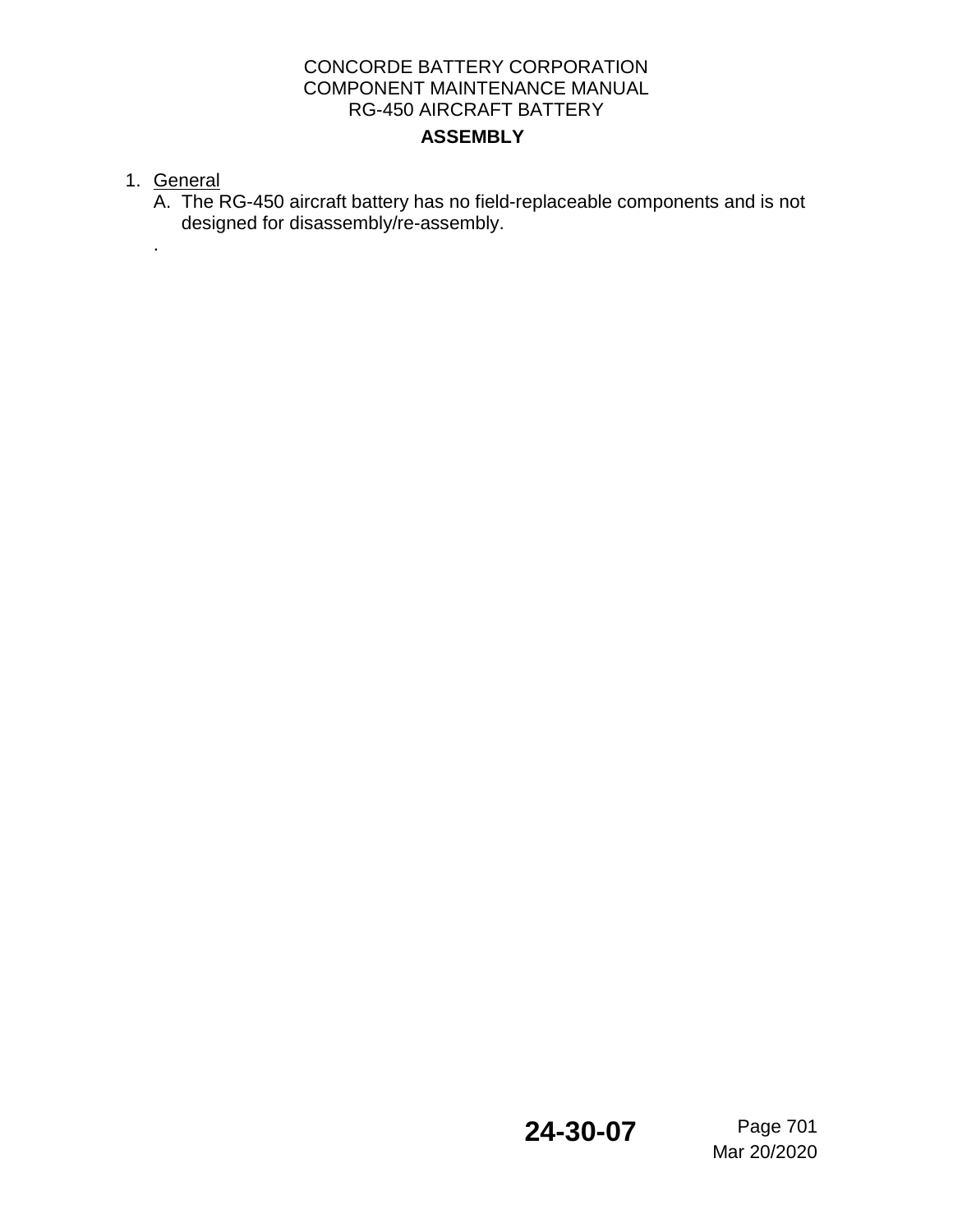### **FITS AND CLEARANCES**

- 1. General
	- A. Refer to the envelope drawing for the RG-450 aircraft battery. The envelope drawing provides overall dimensions, mounting provisions, and maximum weight of the battery.
	- B. The latest approved envelope drawing is available on Concorde's website (see front page of this CMM).
	- C. If internet access is not available, contact Concorde for assistance (see front page of this CMM).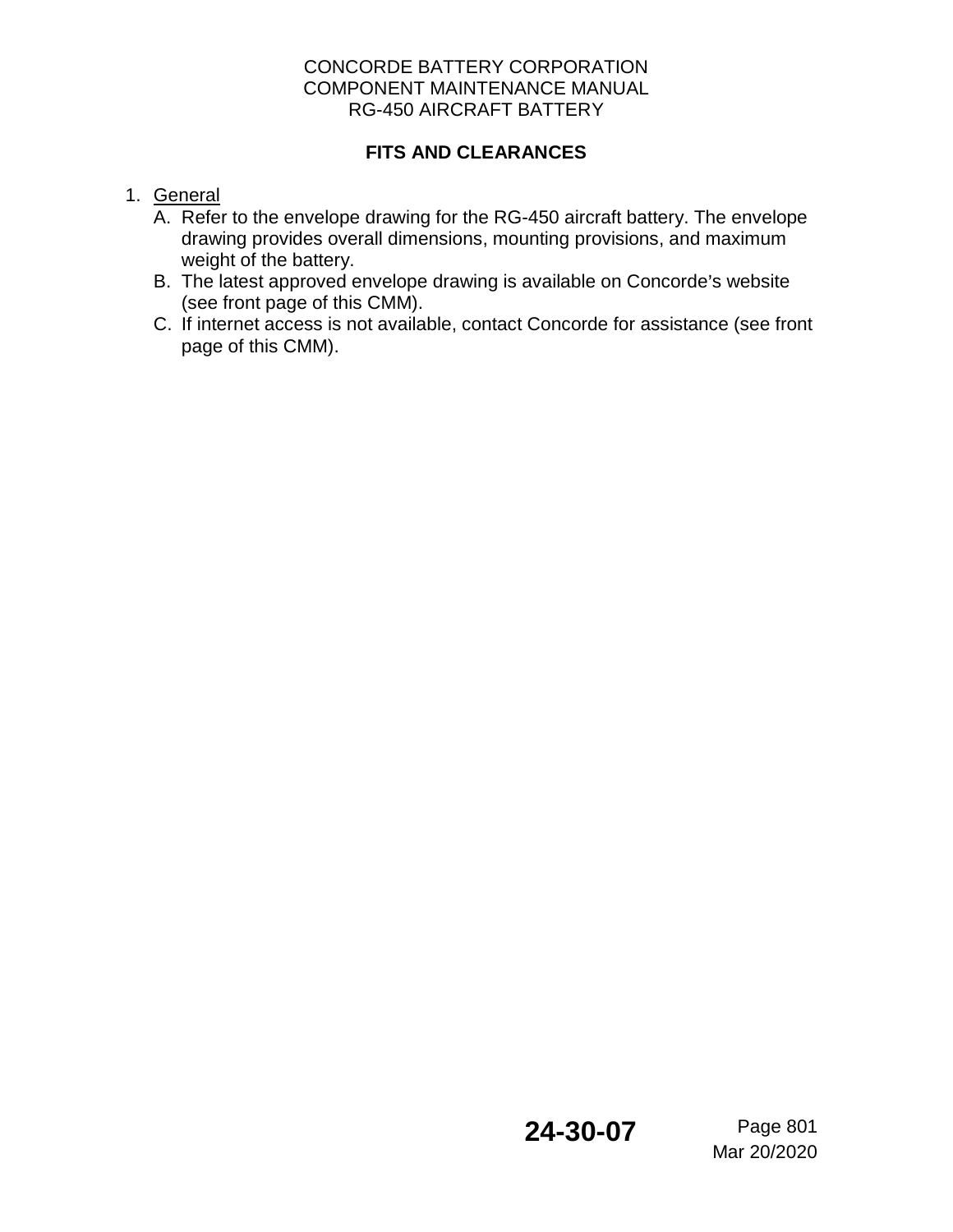### **SPECIAL TOOLS, FIXTURES, EQUIPMENT AND CONSUMABLES**

### 1. Tools

A. Not applicable.

### 2. Fixtures

A. Not applicable.

## 3. Equipment

A. Refer to Tables 901 and 902.

## **NOTE: EQUIVALENT SUBSTITUTES MAY BE USED FOR THESE ITEMS**.

- 4. Consumables
	- A. Lint-free cloth (commercially available).
	- B. Tap water (commercially available).

| , abio 00 Liot or 100t Lquipmont                                                                           |                           |                              |                                             |  |  |  |  |
|------------------------------------------------------------------------------------------------------------|---------------------------|------------------------------|---------------------------------------------|--|--|--|--|
| <b>Description</b>                                                                                         | <b>Source</b>             | <b>Part</b><br><b>Number</b> | <b>Purpose</b>                              |  |  |  |  |
| Electronic Load, capable of constant<br>current at C1 ADC and 20-28 VDC<br>with EPV termination at 20 VDC. | Commercially<br>Available | N/A                          | <b>Capacity Testing</b>                     |  |  |  |  |
| Constant Voltage Power Supply,<br>capable of $28.0 - 28.5$ VDC and at<br>least 0.2xC1 ADC output*.         | Commercially<br>Available | N/A                          | <b>Constant Potential</b><br>Charging       |  |  |  |  |
| <b>Constant Current Power Supply,</b><br>capable of C1/10 ADC and at least 34<br>VDC output.               | Commercially<br>Available | N/A                          | <b>Constant Current</b><br>Charging         |  |  |  |  |
| Digital Multimeter (DMM), capable of<br>18-34 VDC accuracy of 1% or better.                                | Commercially<br>Available | N/A                          | Measuring OCV                               |  |  |  |  |
| <b>Mating Connector</b>                                                                                    | Various                   | See<br>Table 902             | Connect Battery to<br><b>Test Equipment</b> |  |  |  |  |

Table 901. List of Test Equipment

\* The output current of the constant potential charging equipment should be set as high as possible. RG® Series batteries can accept charging rates up to 8xC1.

### Table 902. List of Mating Connectors

| <b>Battery Receptacle</b>   | <b>Mating Connector</b> |  |
|-----------------------------|-------------------------|--|
| (Shown on envelope drawing) | (Obtain locally)        |  |
| <b>MS3509 Style 1</b>       |                         |  |
| (IEC 60952-2 Type Q)        | MS25182-2 or MS3349-2   |  |
|                             |                         |  |
| MS3102R14S-6P               | MS3106R14S-6S           |  |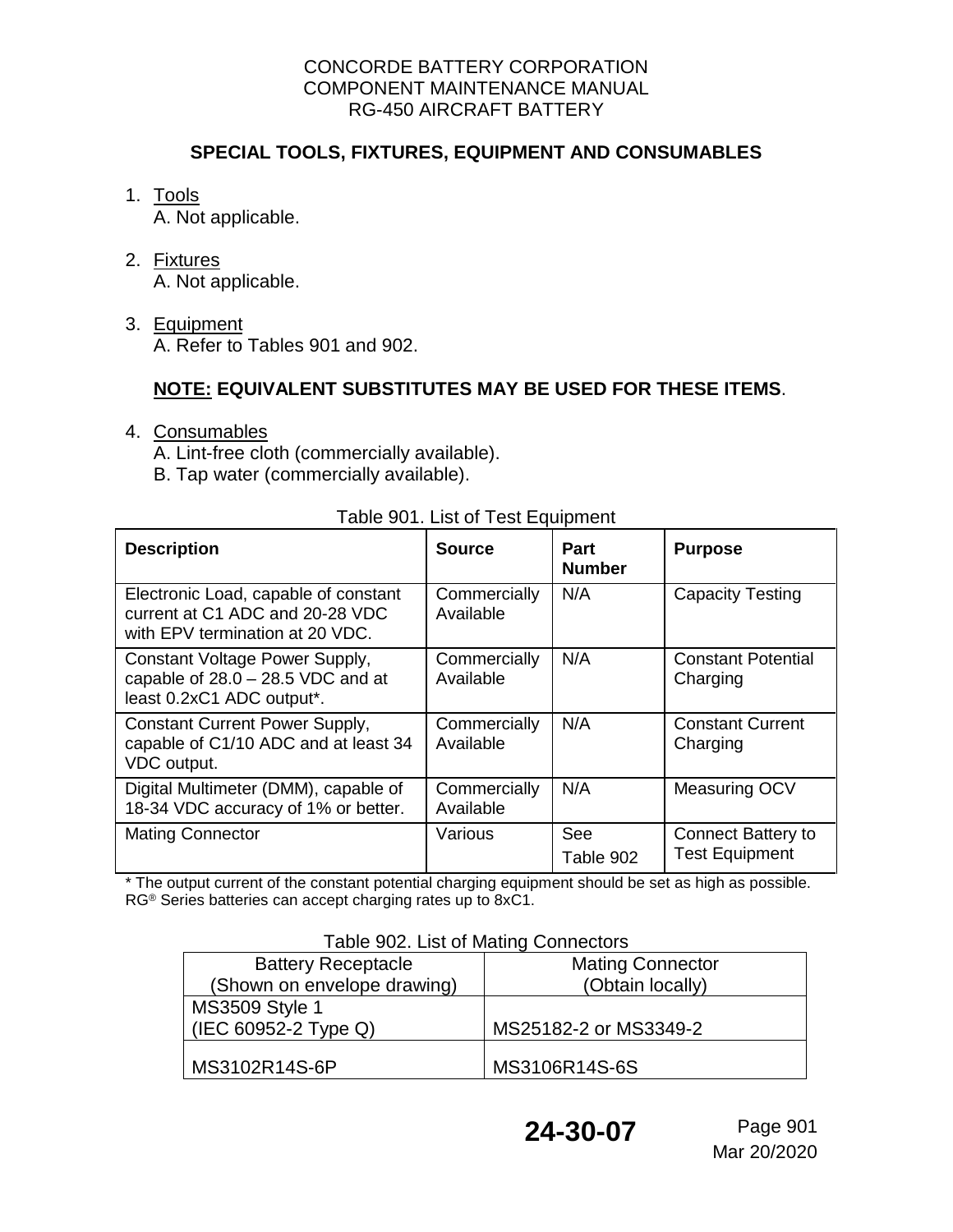### **STORAGE (INCLUDING TRANSPORTATION)**

### 1. Storage Conditions

- A. Batteries are serviced and charged at the factory prior to shipment.
- B. To minimize self-discharge, batteries should be stored in a cool location, ideally below 20EC (68EF).
- C. The open circuit voltage (OCV) of a fully charged battery is approximately 26.0 volts. As the battery state of charge drops due to self-discharge, its OCV also declines.
- D. Batteries should be boost charged per Section 6 when the OCV declines to 25.0 volts.
- E. Batteries with an OCV below 25.0 volts must be capacity tested per Section 7 before being placed in service.
- F. Batteries in storage for longer than 24 months must be capacity tested per Section 7 before being placed in service.

#### **CAUTION: WHEN BATTERIES ARE INSTALLED IN AIRCRAFT DURING STORAGE (OR EXTENDED PERIODS OF NON-USE), IT IS BEST TO DISCONNECT THE BATTERY CONNECTOR. THIS PRACTICE WILL ELIMINATE UNNECESSARY DRAIN ON THE BATTERY WHEN PARASITIC LOADS ARE PRESENT. OTHERWISE, THE BATTERY SERVICE LIFE MAY BE ADVERSELY AFFECTED.**

- 2. Storage Facilities
	- A. Concorde valve regulated lead-acid aircraft batteries may be stored and serviced in any battery facility, including nickel-cadmium service facilities. These batteries are sealed to prevent cross contamination of the electrolyte.
	- B. Lead-acid batteries can produce explosive mixtures of hydrogen and oxygen while being charged or discharged. Never service batteries in an airtight or sealed enclosure and make sure the work area is well ventilated.

### 3. Tools, Fixtures, Equipment and Consumables

- A. Refer to Table 901 for a list of test equipment.
- B. Refer to Table 902 for mating connectors.
- 4. Test Set Up
	- A. Refer to Figure 101.
- 5. Preparation for Installation

### **NOTE: A FLOWCHART FOR PREPARING A BATTERY FOR INSTALLATION IS PROVIDED IN APPENDIX B.**

A. Remove battery from the shipping carton and visually inspect the battery for signs of damage. Do not use the battery if it appears to be damaged, contact Concorde for assistance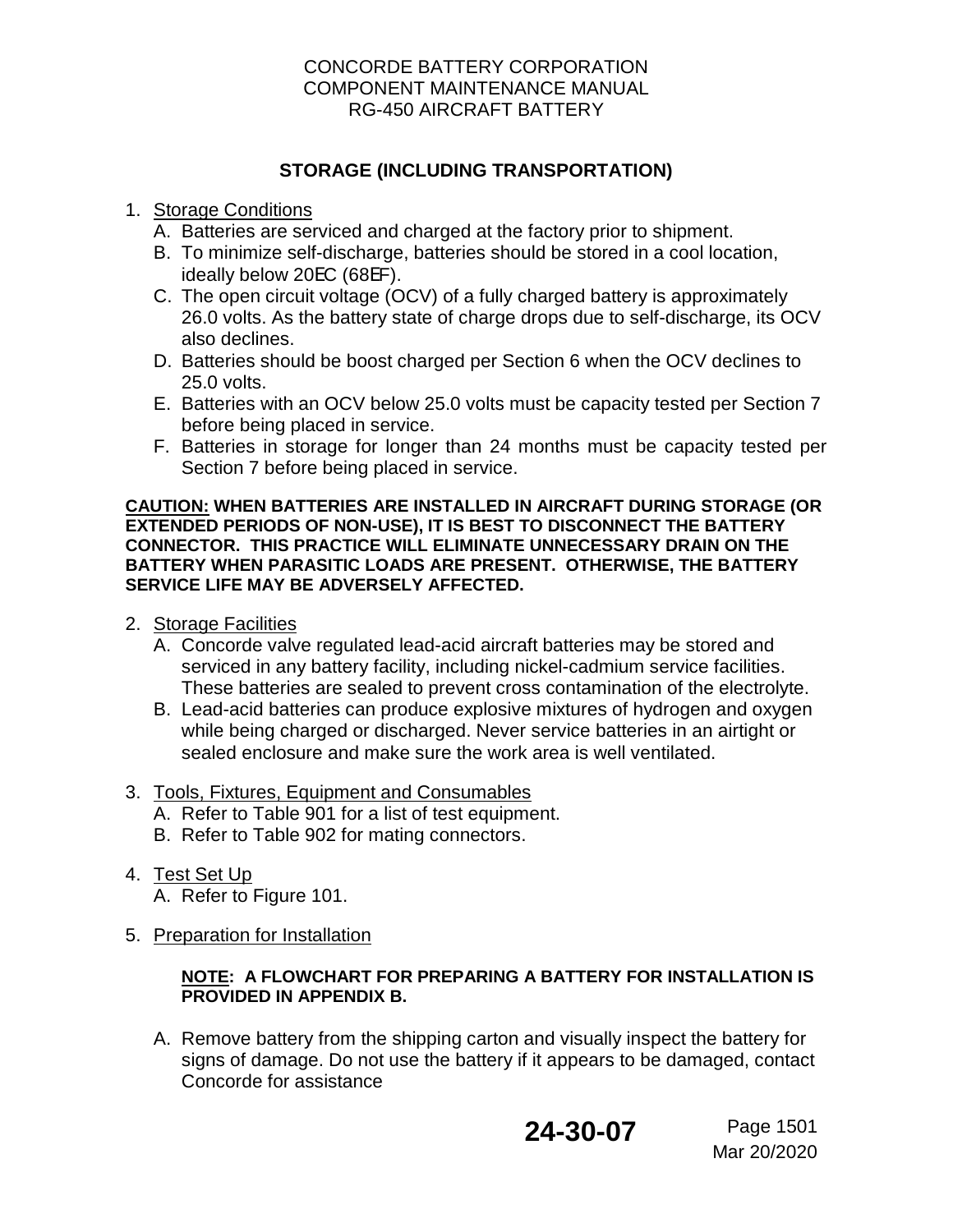- B. Measure the battery's open circuit voltage (OCV) with a DMM.
- C. If the OCV equals or exceeds 25.5 volts, the battery can be installed in the aircraft without boost charging.
- D. If the OCV equals or exceeds 25.0 volts and is less than 25.5 volts, apply a boost charge per Section 6. The battery can then be installed in the aircraft.
- E. If the OCV is below 25.0 volts, perform a capacity test per Section 7 before installing in the aircraft.

### 6. Constant Potential Charge Procedure

#### **NOTE: CONSTANT POTENTIAL CHARGING IS THE PREFERRED METHOD OF CHARGING THE BATTERY. IF THE BATTERY FAILS THE CAPACITY TEST, THE CONDITIONING CHARGE PROCEDURE SHOULD BE USED.**

- A. Connect the battery terminals to the constant voltage charging equipment.
- B. Apply a constant potential of  $28.25 \pm 0.25$  volts with a current capability of at least 0.2xC1 amperes (8 amperes for a 40 Ah battery).

#### **NOTE: THE OUTPUT CURRENT OF THE CHARGING EQUIPMENT SHOULD BE SET AS HIGH AS POSSIBLE. RG® SERIES BATTERIES CAN ACCEPT CHARGING RATES UP TO 8XC1 (320 AMPERES FOR A \$) AH BATTERY).**

C. Charge until the charge current falls below 5% of the battery C1 rating (i.e., 2.0 amperes for a 40 Ah battery) and then continue charging at the same constant potential for a minimum of 4 more hours.

### **NOTE: TERMINATE CHARGING IF THE CHARGE CURRENT DOES NOT FALL BELOW 2 AMPERES WITHIN 8 HOURS.**

7. Capacity Test Procedure

# **NOTE: A FLOWCHART FOR CAPACITY TESTING IS PROVIDED IN APPENDIX C.**

- A. If the battery is cold, warm it up to at least 20EC (68EF) before testing.
- B. If the OCV is 20 volts or above, charge the battery at constant potential per Section 6. If the OCV is below 20 volts, perform the deep discharge recovery charge per Section 9.
- C. Connect the battery to the discharge equipment and discharge at the C1 rate on the label (i.e., 40 amperes for a 40 Ah battery).
- D. Discharge the battery to an end point voltage of 20 volts or other EPV specified by the airframe or equipment manufacturer.
- E. Record the minutes to the EPV and the % capacity (% capacity = discharge minutes x 1.667) in the Battery Maintenance Log. An example Battery Maintenance Log provided in Appendix A; alternate formats are acceptable.

# **24-30-07** Page 1502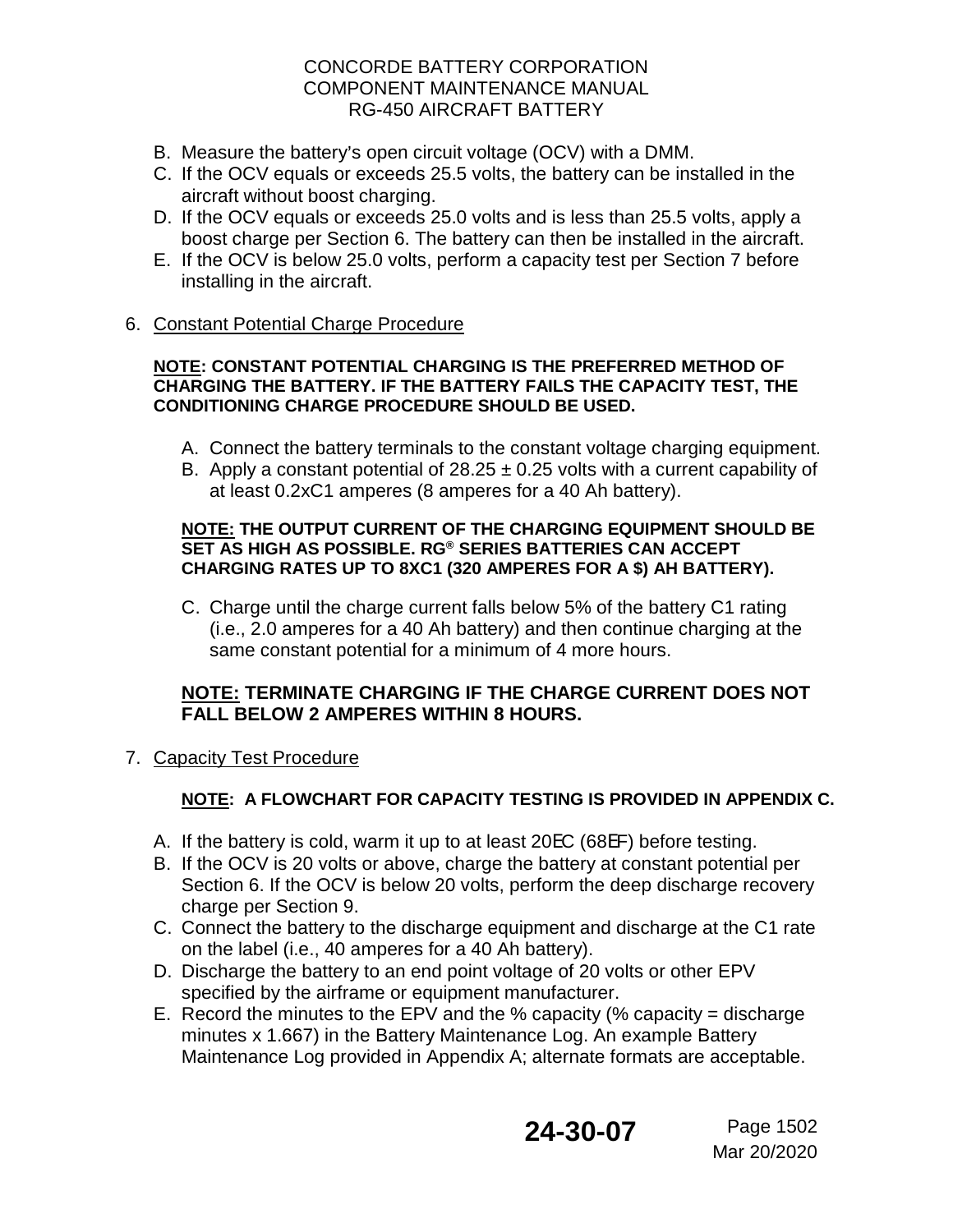- F. The battery passes the capacity test if the time to the EPV is 51 minutes or greater (85% of rated C1 capacity or greater).
- G. The battery is over 90% of rated capacity if the time to the EPV is greater than 54 minutes.

#### **NOTE: AIRFRAME OR ACCESSORY EQUIPMENT MANUFACTURERS MAY SPECIFY A DIFFERENT CAPACITY TEST REQUIREMENT, WHICH SHALL TAKE PRECEDENCE.**

- H. If the battery passes the capacity test, charge at constant potential per Section 6 and return battery to full state of charge. The battery is acceptable for installation.
- I. If the battery fails the capacity test, perform the conditioning procedure given in Section 8. After the battery has been conditioned repeat the capacity test.
- J. If the battery passes the second capacity test, charge at constant potential per Section 6 and return battery to full state of charge. The battery is acceptable for installation.
- K. If the battery fails the second capacity test, repeat the conditioning charge per Section 8 and repeat the capacity test.
- L. If the battery passes the third capacity test, charge at constant potential per Section 6 and return battery to full state of charge. The battery is acceptable for installation.
- M. If the battery fails the third capacity test, the battery should be replaced.
- N. If the battery gets very hot (greater than 55EC/130EF) during constant potential charging, the battery should be replaced.

### 8. Conditioning Charge Procedure

#### **WARNING: THIS PROCEDURE SHOULD ONLY BE DONE IN A WELL VENTILATED AREA BECAUSE A SIGNIFICANT AMOUNT OF HYDROGEN GAS MAY BE RELEASED FROM THE BATTERY.**

**CAUTION (1): A CONDITIONING CHARGE IS ONLY NECESSARY IF THE BATTERY FAILS THE CAPACITY TEST. THIS PROCEDURE MAY SHORTEN THE BATTERY**=**S LIFE IF PERFORMED ON A REPETITIVE BASIS.**

**CAUTION (2): THIS PROCEDURE WILL CAUSE THE BATTERY VOLTAGE TO GO AS HIGH AS 34 VOLTS WHICH COULD DAMAGE ELECTRONIC CIRCUITS CONNECTED TO A BATTERY BUS. DO NOT PERFORM A CONDITIONING CHARGE WHILE THE BATTERY IS INSTALLED IN AN AIRCRAFT.**

**CAUTION (3): IF BATTERY BECOMES HOT (ABOVE 55**E**C/130**E**F) DURING THE CONDITIONING CHARGE, STOP THE CURRENT AND ALLOW BATTERY TO COOL TO ROOM TEMPERATURE BEFORE CONTINUING THE CHARGE.**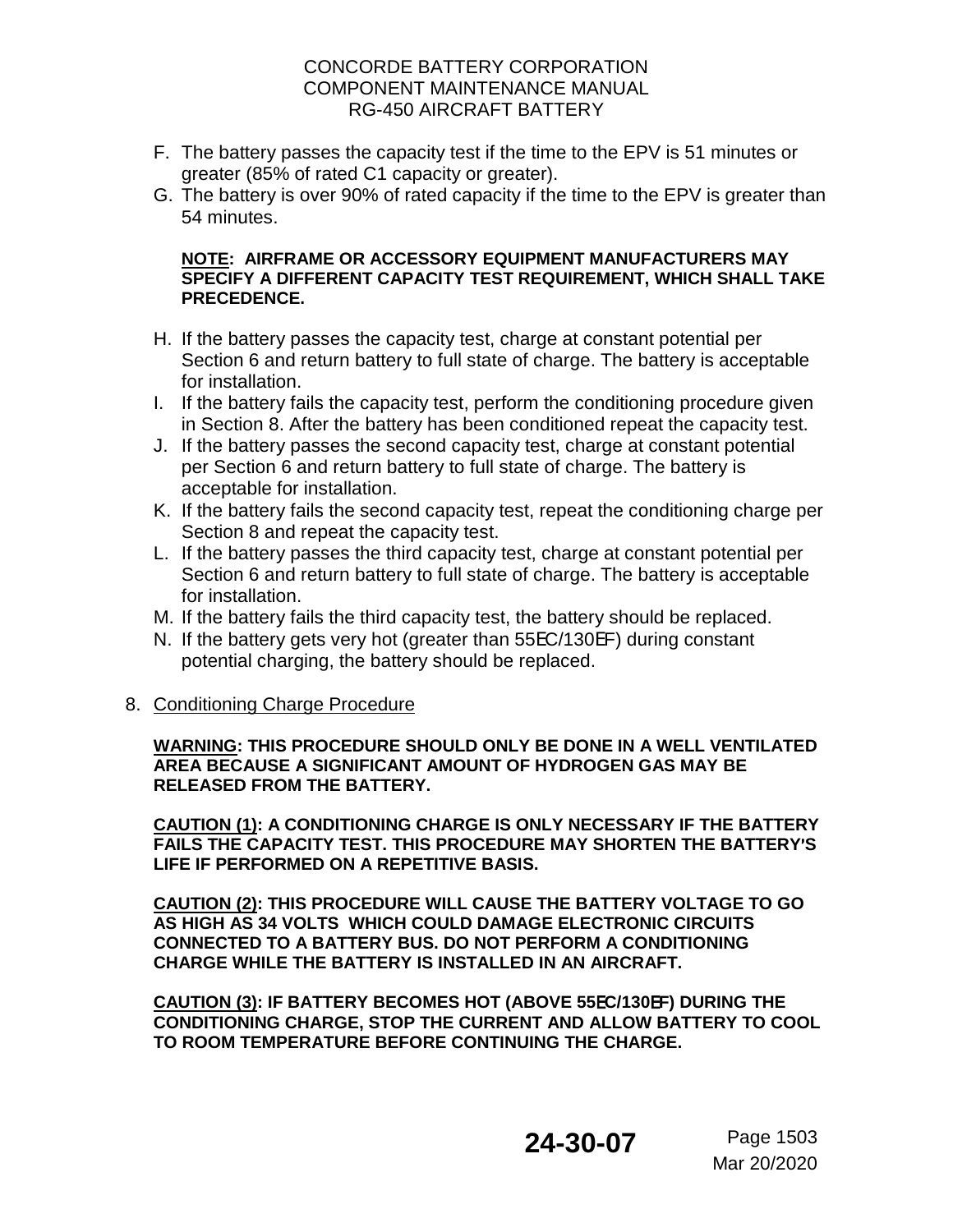#### **NOTE (1): CHARGING EQUIPMENT USED FOR THIS PROCEDURE MUST BE CAPABLE OF OUTPUTTING AT LEAST 34 VOLTS TO MAINTAIN A CONSTANT CURRENT THROUGHOUT THE ENTIRE CHARGE PERIOD.**

- A. Discharge the battery at the C1 rate (40 amperes) to an EPV of 20 volts. If the battery is already discharged to the EPV, skip this step.
- B. Connect the battery to the constant current charging equipment as specified in Table 901.
- C. Charge at a constant current rate of C1/10 (i.e., 4.0 Amps for a 40 Ah battery) for 16 hours and then discontinue charging. The conditioning charge does not need to be continuous, i.e., pauses may be included. For example, an 8 hour charge on the first day followed by an 8 hour charge on the second day is acceptable.
- D. After the conditoning charge, allow the battery to cool down for at least 8 hours or until the battery temperature is within 10EC/18EF of the ambient temperature, then proceed with the capacity test
- 9. Deep Discharge Recovery Procedure

**WARNING: THIS PROCEDURE SHOULD ONLY BE DONE IN A WELL VENTILATED AREA BECAUSE A SIGNIFICANT AMOUNT OF HYDROGEN GAS MAY BE RELEASED FROM THE BATTERY.**

**CAUTION (1): THIS PROCEDURE WILL CAUSE THE BATTERY VOLTAGE TO GO AS HIGH AS 34 VOLTS WHICH COULD DAMAGE ELECTRONIC CIRCUITS CONNECTED TO A BATTERY BUS. DO NOT PERFORM A CONDITIONING CHARGE WHILE THE BATTERY IS INSTALLED IN AN AIRCRAFT.**

**CAUTION (2): IF BATTERY BECOMES HOT (ABOVE 55**E**C/130**E**F) DURING THE CONDITIONING CHARGE, STOP THE CURRENT AND ALLOW BATTERY TO COOL TO ROOM TEMPERATURE BEFORE CONTINUING THE CHARGE.**

#### **NOTE: CHARGING EQUIPMENT USED FOR THIS PROCEDURE MUST BE CAPABLE OF OUTPUTTING AT LEAST 34 VOLTS TO MAINTAIN A CONSTANT CURRENT THROUGHOUT THE ENTIRE CHARGE PERIOD.**

- A. Connect the battery to the constant current charging equipment per Table 901 or 902 as applicable.
- B. Charge at a constant current rate of C1/10 (i.e., 4.0 Amps for a 40 Ah battery) until the battery voltage reaches 31.0 volts, then continue charging at the same constant current rate for an additional 4 hours. The charge cycle should be continuous when using this method, i.e., no pauses should be included. However, if there is an interruption (e.g., due to a local power outage), continue from where the profile stopped and run to completion.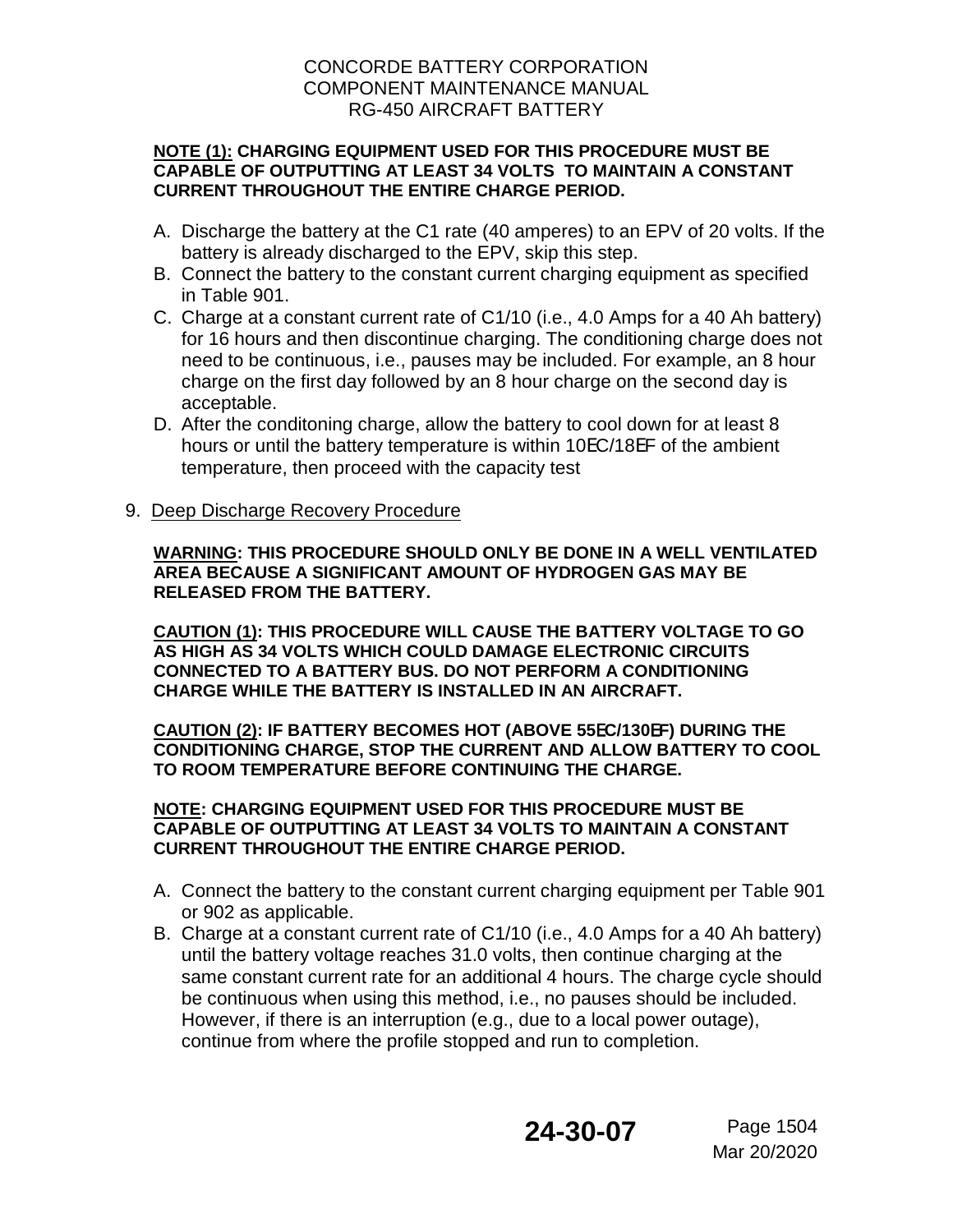**NOTE (1): IF THE BATTERY VOLTAGE EXCEEDS 31 VOLTS AT THE BEGINNING OF CHARGE AND THEN DROPS BELOW 31 VOLTS WITHIN 2 HOURS, CONTINUE CHARGING AT CONSTANT CURRENT UNTIL THE VOLTAGE REACHES 31 VOLTS A SECOND TIME. THEN CONTINUE CHARGING FOR AN ADDITIONAL 4 HOURS AS SPECIFIED ABOVE.**

### **NOTE (2): IF THE BATTERY VOLTAGE DOES NOT REACH 31 VOLTS WITHIN 24 HOURS, THE CHARGE SHOULD BE TERMINATED.**

C. After the charge is complete, allow the battery to cool down for at least 8 hours or until the battery temperature is within 10EC/18EF of the ambient temperature, then proceed with the capacity test.

### 10.Transportation

- A. If the OCV is less than 25.5 volts, charge the battery per Section 6 before shipment.
- B. The battery should be packaged in its original container. If the original container is not available, follow local packaging regulations applicable to the mode of transport.
- C. RG® Series batteries are classified as a "NONSPILLABLE BATTERY" and comply with hazardous shipping exceptions of the International Air Transport Association (IATA) Dangerous Goods Regulations, International Maritime Dangerous Goods (IMDG) Code, and US Department of Transportation (DOT). As such, they can be shipped as non-hazardous by any means when packaged in original container and terminals are protected from short circuit. Refer to battery SDS for additional information, including shipping paper requirements.

| Concorde Battery P/N: | Battery S/N: |                          |  |  |
|-----------------------|--------------|--------------------------|--|--|
|                       | 24-30-07     | Page 1505<br>Mar 20/2020 |  |  |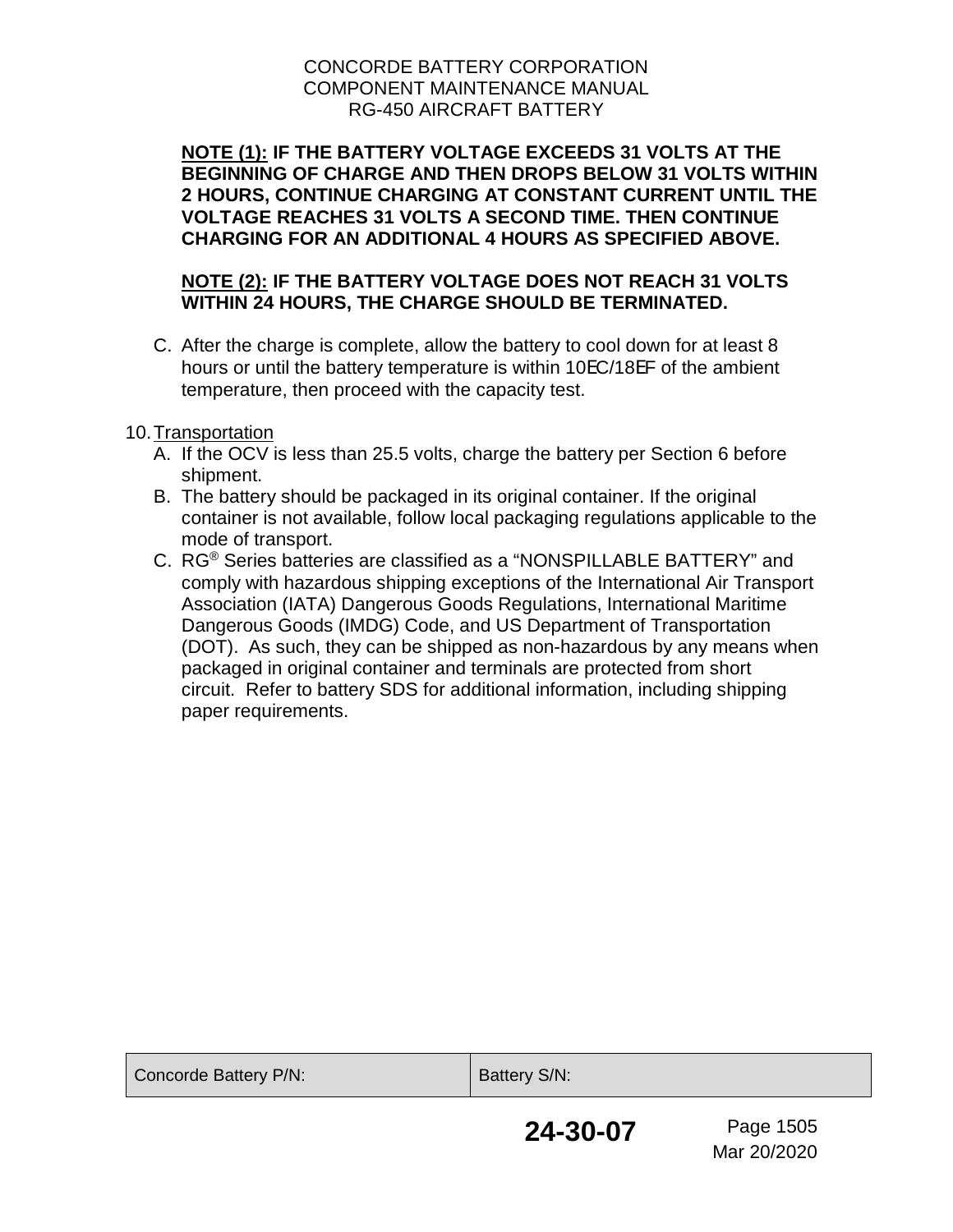| Date of Initial Installation: | A/C Hours @ Date of Installation:       |         |                |  |
|-------------------------------|-----------------------------------------|---------|----------------|--|
|                               | $\vee$<br>OCV @ Time of Installation:   |         |                |  |
| Aircraft Make:                | Model:                                  | $S/N$ : |                |  |
| Aircraft Location (Home base) |                                         |         |                |  |
| 1 <sup>st</sup> Removal Date: | A/C Hours @ Date of Removal:            |         |                |  |
| Reason for Removal:           | <b>Capacity Check</b>                   | %       | <b>Minutes</b> |  |
| Date Reinstalled:             | A/C Hours @ Date of Reinstallation:     |         |                |  |
|                               | OCV @ Time of Reinstallation:<br>V      |         |                |  |
| Aircraft Make:                | Model:                                  | $S/N$ : |                |  |
| 2 <sup>nd</sup> Removal Date: | A/C Hours @ Date of Removal:            |         |                |  |
| Reason for Removal:           | <b>Capacity Check</b>                   | $\%$    | <b>Minutes</b> |  |
| Date Reinstalled:             | A/C Hours @ Date of Reinstallation:     |         |                |  |
|                               | OCV @ Time of Reinstallation:<br>V      |         |                |  |
| Aircraft Make:                | Model:                                  | $S/N$ : |                |  |
| 3rd Removal Date:             | A/C Hours @ Date of Removal:            |         |                |  |
| <b>Reason for Removal:</b>    | <b>Capacity Check</b>                   | %       | <b>Minutes</b> |  |
| Date Reinstalled:             | A/C Hours @ Date of Reinstallation:     |         |                |  |
|                               | OCV @ Time of Reinstallation:<br>V      |         |                |  |
| Aircraft Make:                | Model:                                  | $S/N$ : |                |  |
| 4 <sup>th</sup> Removal Date: | A/C Hours Date of Removal:              |         |                |  |
| Reason for Removal:           | <b>Capacity Check</b>                   | %       | <b>Minutes</b> |  |
| Date Reinstalled:             | A/C Hours Date of Reinstallation:       |         |                |  |
|                               | OCV @ Time of Reinstallation:<br>$\vee$ |         |                |  |
| Aircraft Make:                | Model:                                  | $S/N$ : |                |  |
| 5 <sup>th</sup> Removal Date: | A/C Hours @ Date of Removal:            |         |                |  |
| Reason for Removal:           | <b>Capacity Check</b>                   | %       | <b>Minutes</b> |  |
| Date Reinstalled:             | A/C Hours Date of Reinstallation:       |         |                |  |
|                               | OCV @ Time of Reinstallation:<br>V      |         |                |  |
| Aircraft Make:                | Model:                                  | $S/N$ : |                |  |
| 6 <sup>th</sup> Removal Date: | A/C Hours @ Date of Removal:            |         |                |  |
| Reason for Removal:           | <b>Capacity Check</b>                   | %       | <b>Minutes</b> |  |

APPENDIX A – BATTERY MAINTENANCE LOG\*

\* NOTE: This log may be used in support of a warranty claim only when supplied with other required documentation as defined in the battery warranty policy.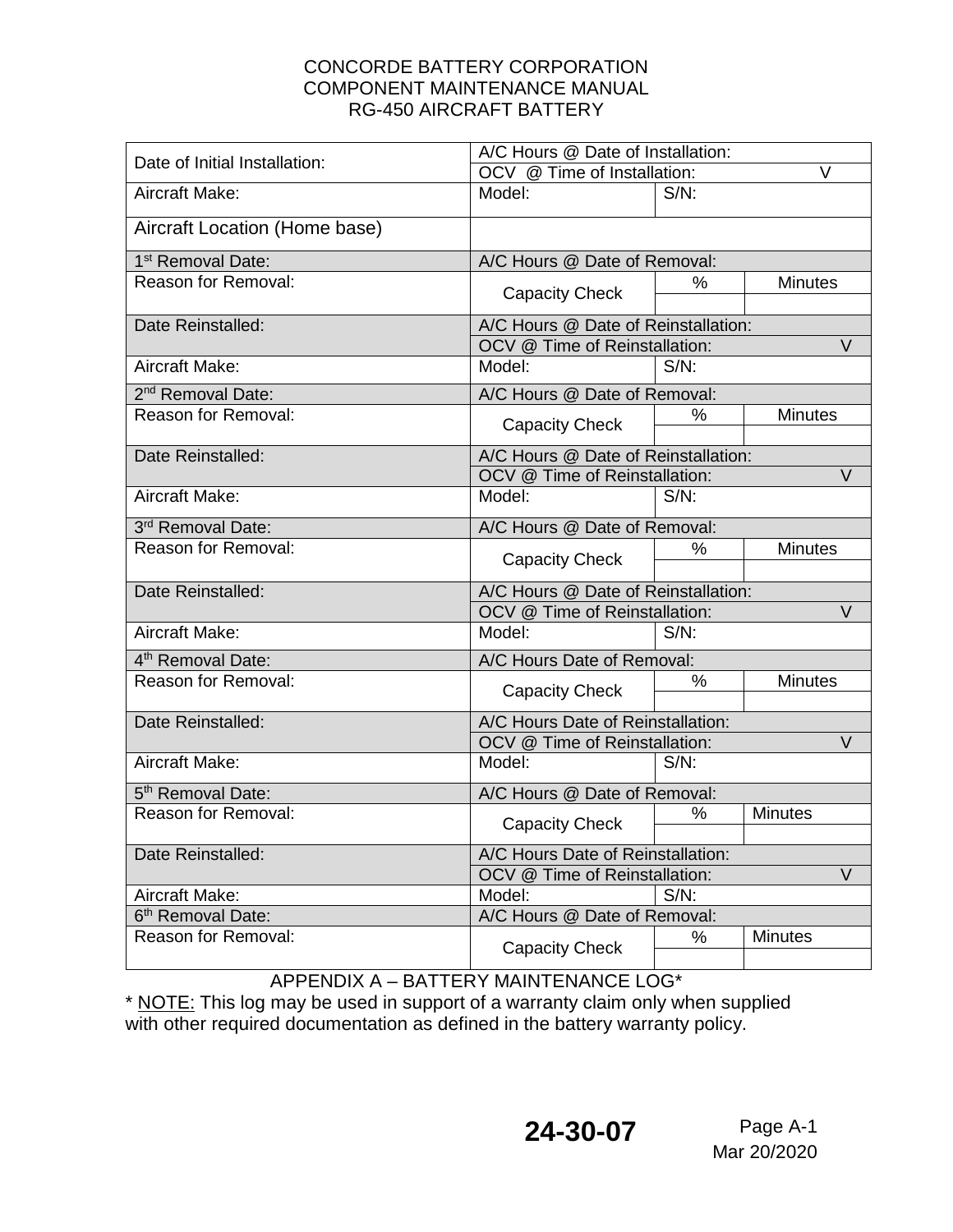APPENDIX B – FLOWCHART FOR PREPARING A BATTERY FOR INSTALLATION